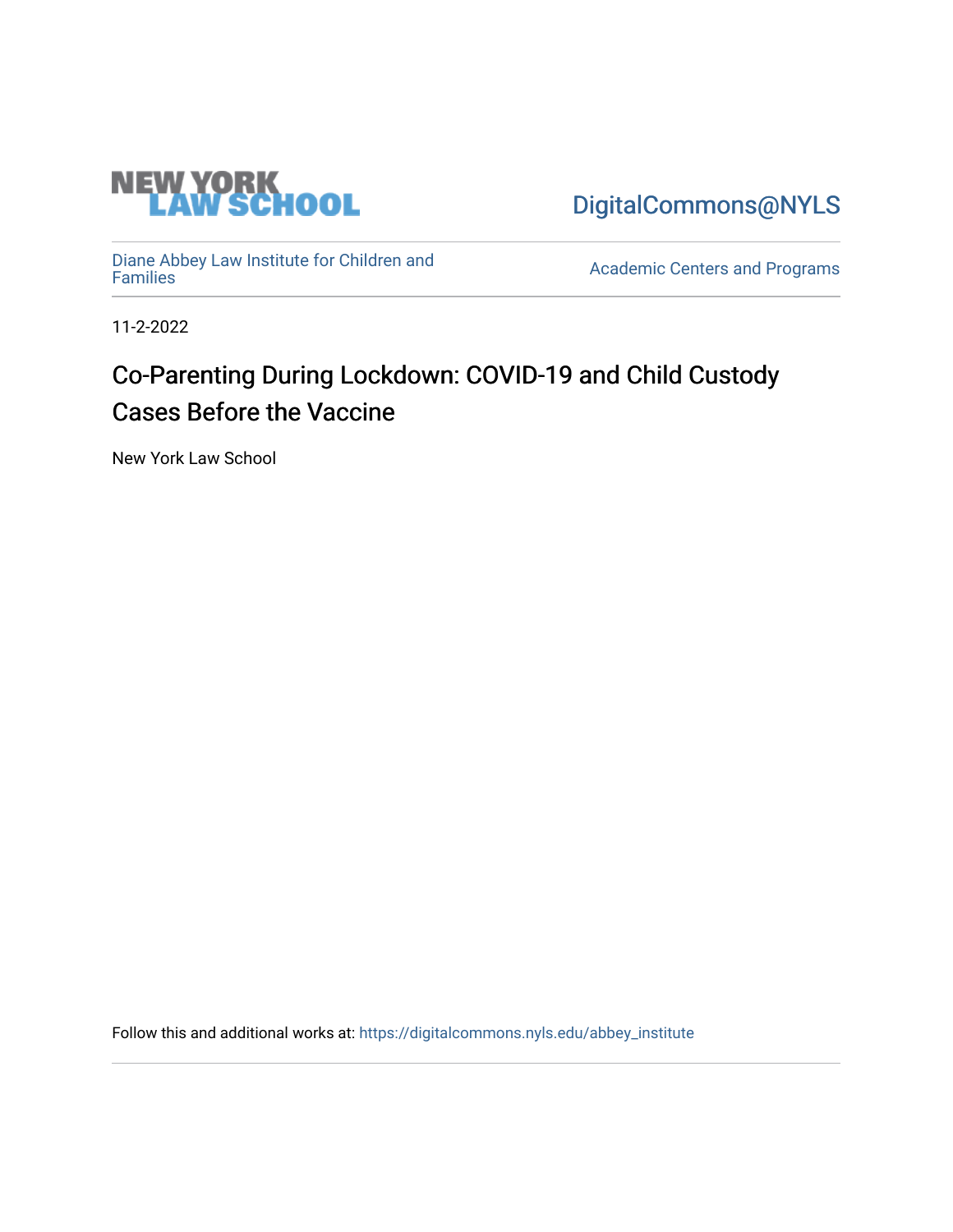# **Co-Parenting During Lockdown: COVID-19 and Child Custody Cases Before the Vaccine**

NEW YORK LAW SCHOOL *FAMILY LAW QUARTERLY* EDITORS\*

#### **Introduction**

This Article looks back at child custody disputes from the early days of the COVID-19 pandemic in the United States, when there were no vaccines available to limit the spread or impact of the disease and much of the country

<sup>\*</sup> This project began in Fall 2020, when the 2020–21 New York Law School *Family Law Quarterly* Student Editors researched and prepared digests of selected 2020 Family Law cases that involved child custody and visitation during the frst six months of the pandemic in the United States (from March through September 2020). The case summaries were initially included as part of the materials for an April 8, 2021, *Family Law Quarterly* virtual symposium event, *Family Law During COVID-19: Challenges, Adaptations, and Future Impacts*. Editing of the case summaries and development of this Article were completed by NYLS students Erin Peake, 2020–21 Symposium and Communications Editor, who also researched and selected cases; Aliyah Polner, 2020–21 student Editor in Chief, who helped to write, organize, and develop the structure for the Article; 2021–22 Curriculum Editor Mathew Fontanez and 2021– 22 student Editor in Chief April Pacis, who completed additional editing work and developed the format for the Article; and faculty Editor in Chief Professor Lisa F. Grumet. Other contributors to this project include 2020–21 student editorial board members Lina Abdullah, Maraya Aboly-Brown, Natalie Alvarez, Shelby Arenson, Fatin Assaf, Jessica Awad, Kelly Barrett, Shannon Bartlett, Reid Bloom, Megan Brandon, Andrew Cohen, Martina Colaizzi, Alexis Dairman, Vlad Goldfarb, Natalie Gutierrez, David Hawkins, Caitlyn Kelly, Andreina Mendez, Lisa-Marie Ortiz, Julia Porzio, Serene Qandil, Laurence Reichman, Alana Reid, Madeleine Robinson, Courtney Roman, Hannah Ross, Kali Schlegel, Sabrina Smith, Elsie Tan, Kathy Torres, Victoria Wilton, and Sivan Zak. Thank you to Professor Ramesh Kasarabada for tremendously helpful feedback.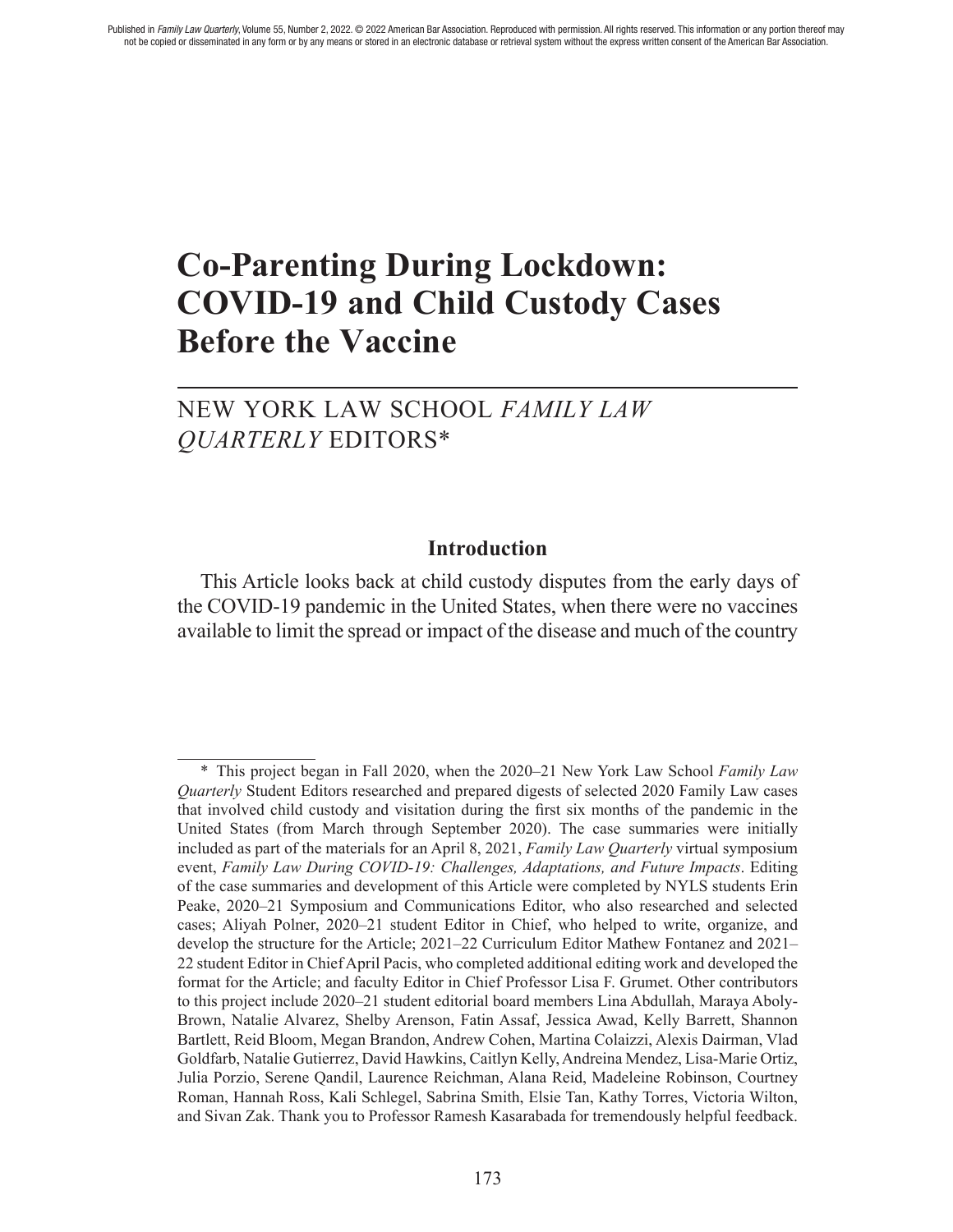was in "lockdown."<sup>1</sup> While the cases included here reflect the trajectory and uncertainty of the early months of the pandemic, they show how courts have weighed physical and emotional health considerations and the parties' circumstances when determining the best interests of the child.

Beginning in March 2020, most state governments issued some form of "stay-at-home" orders with the goal of protecting public health by limiting the spread of the virus.<sup>2</sup> Most elementary and secondary schools closed their buildings and shifted to online learning, at least from March 2020 through the end of the 2019–20 school year.<sup>3</sup> Many courts suspended in-person proceedings and/or restricted nonemergency flings, and began using virtual technology.4 The United States and other countries imposed some restrictions for international travel,<sup>5</sup> and 27 states and the District of Columbia imposed restrictions for interstate travel.<sup>6</sup> In an April 2020 custody decision, a Brooklyn family court judge summarized the "lockdown" rules in effect in New York City, which was hit especially hard early in the pandemic:<sup>7</sup>

Unfortunately, in March 2020, the United States became enveloped in the public health crisis of the Coronavirus Pandemic. The Mayor of the

5. *See* Robert G. Spector & Melissa A. Kucinski, *The Effect of COVID-19 on International Child Abduction Cases*, 54 Fam. L.Q. 268, 275 n.42 (2020).

<sup>1.</sup> For general information about COVID-19 and guidance from the U.S. Centers for Disease Control and Prevention (CDC), see *COVID-19*, CDC, https://www.cdc.gov/coronavirus/2019ncov/faq.html. The frst known cases of the virus appeared in China in 2019. The frst known case in the United States was identifed in January 2020. *See* Derrick Bryson Taylor, *A Timeline of the Coronavirus Pandemic*, N.Y. TIMES (Mar. 17, 2021), https://www.nytimes.com/article/ coronavirus-timeline.html.

<sup>2.</sup> *See* Amanda Moreland et al., *Timing of State and Territorial COVID-19 Stay-at-Home Orders and Changes in Population Movement—United States, March 1–May 31, 2020*, 69 MORBIDITY & MORTALITY WKLY. REP. 1198, 1200 fig.1 (Sept. 4, 2020), https://www.cdc.gov/ mmwr/volumes/69/wr/pdfs/mm6935a2-H.pdf.

<sup>3.</sup> See CTR. ON REINVENTING PUBLIC EDUC. (CRPE), HOW MUCH HAVE STUDENTS MISSED ACADEMICALLY BECAUSE OF THE PANDEMIC? A REVIEW OF THE EVIDENCE TO DATE 4 (July 2021), https://www.crpe.org/sites/default/files/8\_5\_final\_academic\_impacts\_report\_2021.pdf.

<sup>4.</sup> *See* Lynda B. Munro & Nicole M. Riel, *Our Virtual Reality: Facing the Constitutional Dimensions of Virtual Family Court*, 54 Fam. L.Q. 245, 261–66 & 262 n.57 (2020); Elizabeth G. Thornburg, *Observing Online Courts: Lessons from the Pandemic*, 54 Fam. L.Q. 181, 188–90 (2020); Univ. N.C. Sch. of Law Research Team, *Family Law Court Proceedings in the Pandemic's First Year: The Experience of Each State as Refected in Contemporaneous Interviews and Reviews of Court Websites and Orders*, 55 Fam. l.Q. 195 (2021–22).

<sup>6.</sup> *See Travel Restrictions Issued by States in Response to the Coronavirus (COVID-19) Pandemic, 2020–2021*, BALLOTPEDIA, https://ballotpedia.org/Travel restrictions issued by states in response to the coronavirus (COVID-19) pandemic,  $2020-2021$ #Map of active travel restrictions by state.

<sup>7.</sup> Corinne N. Thompson et al., *COVID-19 Outbreak—New York City, February 29–June 1, 2020*, 69 MORBIDITY & MORTALITY WKLY. REP. 1725 (Nov. 20, 2020), https://www.cdc.gov/ mmwr/volumes/69/wr/pdfs/mm6946a2-H.pdf.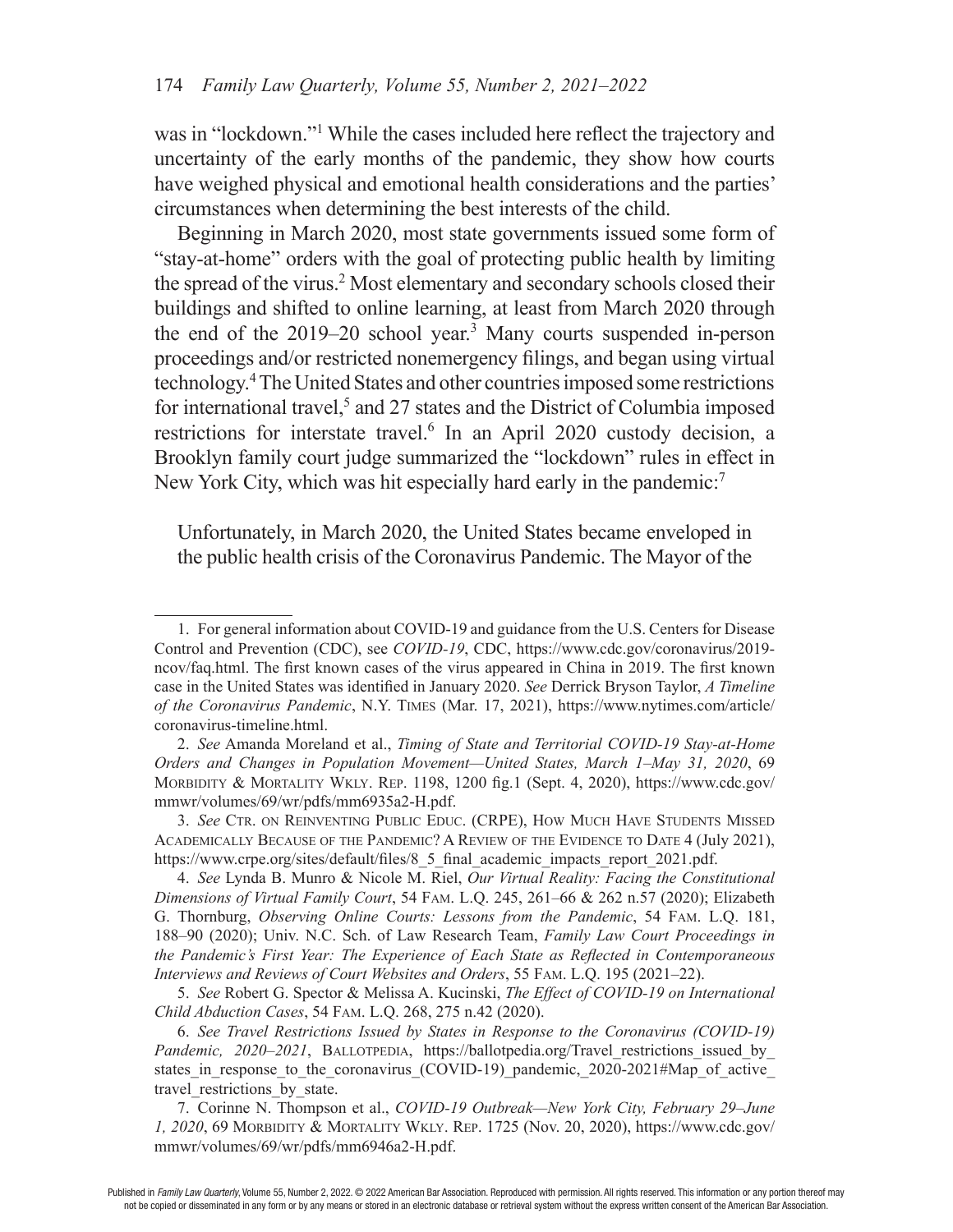City of New York and the Governor of the State of New York declared a public emergency on March 7, 2020, and thereafter signed the "New York State on PAUSE" Executive Order, which "assures uniform safety" for the public. Among other things, the Executive Order prohibits non-essential businesses from operating, non-essential gatherings and advises individuals to take precautions by social distancing, limiting travel, wearing cloth face coverings and using precautionary sanitizing practices. The Order currently extends until May 15, 2020 (*see* https:// coronavirus.health.ny.gov/newyork-state-pause). In addition, New York City nonessential stores, sports stadiums and public school buildings are closed until the end of the school year and children are remote learning at home (https://www.schools.nyc.gov/).8

Restrictions on travel as well as concerns about exposure to the disease impacted co-parenting arrangements for parents who shared custody or visitation of their children while maintaining separate households. At the same time, remote learning made different arrangements possible, as children could attend school virtually while staying with a parent whose residence was not close to the child's school building.<sup>9</sup> Virtual technology also provided alternate means for children to see a parent whom they could not meet with in person.<sup>10</sup>

However, some parents went to court with emergency applications to enforce or modify custody and visitation arrangements based on pandemicrelated disputes. Judges considered arguments that the pandemic itself warranted suspending a visitation schedule; that children should not travel or be exposed to "hotspot" jurisdictions; that COVID-19 testing or quarantine protocols should be followed; and that one parent's noncompliance with COVID-19 protocols put a child at risk of infection.

In resolving these disputes, courts recognized the challenges of the pandemic and the importance of protecting children's health, while also emphasizing the importance of continuity and ongoing relationships with

<sup>8.</sup> Jennifer R. v. Lauren B., 126 N.Y.S.3d 324, 326 (Fam. Ct. Kings Cnty. 2020).

<sup>9.</sup> For example, a Texas court ordered that the child spend alternating weeks with each parent during the time of virtual schooling in spring 2020, "regardless of the distance between the parties." Redacted, No. 16-DCV-237771, 2020 Tex. Dist. LEXIS 5882, at \*13 (Tex. Dist. Ct. May 1, 2020).

<sup>10.</sup> *See* Jeffrey Sunshine, *COVID-19 and Future Custody Determinations*, N.Y.L.J. (Mar. 27, 2020). Justice Sunshine, Statewide Coordinating Judge for Matrimonial Cases in New York State, wrote for an audience of matrimonial attorneys and their clients: "I hope over the next few years children will be telling me how positively their parents behaved to make sure they were safe, allowed access by technology if illness or the risks of travel prevented access, and that both of their parents put their differences aside. . . ." *Id.*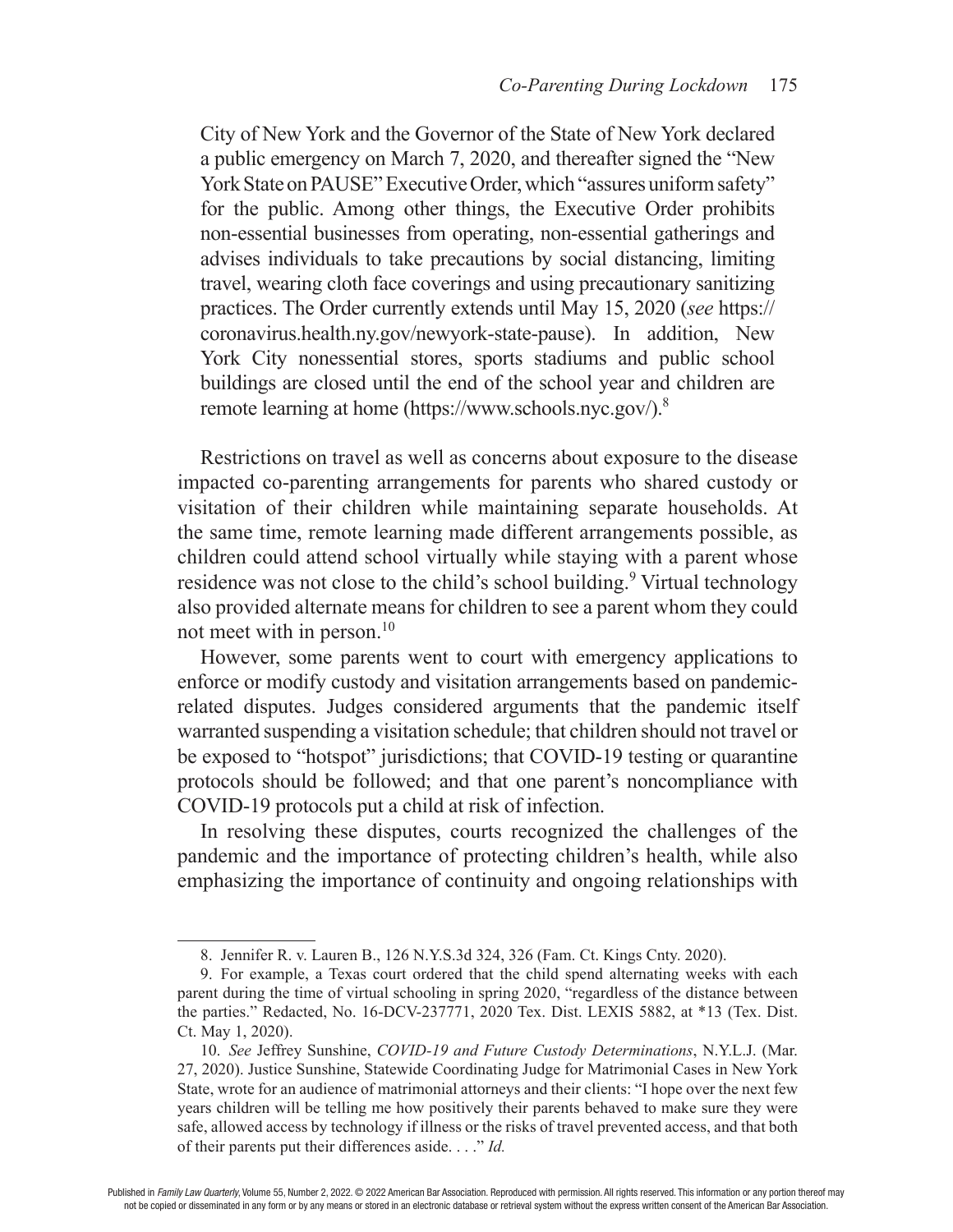parents for children's emotional health. In addition, some courts specifcally ordered parents to comply with public health guidance. While no vaccine was available at the time of these decisions, some orders specifcally mentioned masks, social distancing, hand-washing, and compliance with government protocols generally.

The cases discussed here are all trial-level decisions from March through November 2020, before vaccines became available.<sup>11</sup> We identified cases through research of electronic databases (Lexis and Westlaw); many of the cases are not "published" in official reporters. Some of the cases were decided at times when courthouses were closed to the public and many courts were limiting what types of cases or proceedings could be heard.<sup>12</sup> Many of the cases are from New York, which was an early "hotspot" for COVID-19 cases in the United States. We focused on cases that adjudicated specifc disputes in particular families, and not on judicial administrative orders.13

The cases included here show different ways in which courts considered the circumstances of the pandemic when making best interests determinations. The Article groups the cases into three categories. Part I discusses several cases that considered general objections to children spending time in two households during the pandemic. Part II reviews varying approaches taken by courts in "hotspot" cases, where one parent argued that the child should stay with them in part because the COVID-19

<sup>11.</sup> The U.S. Food and Drug Administration granted emergency use authorization for the Pfzer and Moderna vaccines in December 2020. *See* Derrick Bryson Taylor, *A Timeline of the Coronavirus Pandemic*, N.Y. TIMES (Mar. 17, 2021), https://www.nytimes.com/article/ coronavirus-timeline.html.

<sup>12.</sup> *See supra* note 4; *see, e.g.*, Chu v. Lin, No. 306949/2018, 2020 NYLJ LEXIS 949, at \*4–5 (N.Y. Sup. Ct. May 18, 2020) (discussing challenges of adjudicating child custody cases "in a virtual courtroom setting, such as the one presently operating out of my kitchen . . .").

<sup>13.</sup> For example, in Texas, the state supreme court specifcally directed that compliance with custody and visitation orders continue notwithstanding the pandemic, while also providing parents with the fexibility to agree to alter visitation plans. The order broadly provided: "Possession of and access to a child shall not be affected by any shelter-in-place order or other order restricting movement issued by a governmental entity that arises from an epidemic or pandemic, including what is commonly referred to as the COVID-19 pandemic. . . .'" Seventh Emergency Order Regarding the COVID-19 State of Disaster, No. 20-9050 (Tex. Mar. 24, 2020), *quoted in In re* Williams, No. 13-20-00236-CV, 2020 Tex. App. LEXIS 5122, at \*3 (July 10, 2020). However, "[n]othing . . . prevents parties from altering a possession schedule by agreement if allowed by their court order(s), or courts from modifying their orders on an emergency basis or otherwise." *Id.* at \*5 (alterations in *Williams*); *see, e.g.*, Redacted, No. 19-DCV-26314, 2020 Tex. Dist. LEXIS 6179, at \*3 (July 13, 2020) (approving modifcation to possession and access order, where the father "agree[d] to waive his visitation rights to the child until the COVID-19 'stay-at-home' order is lifted in Harris County, Texas by local government or the Governor of the State of Texas").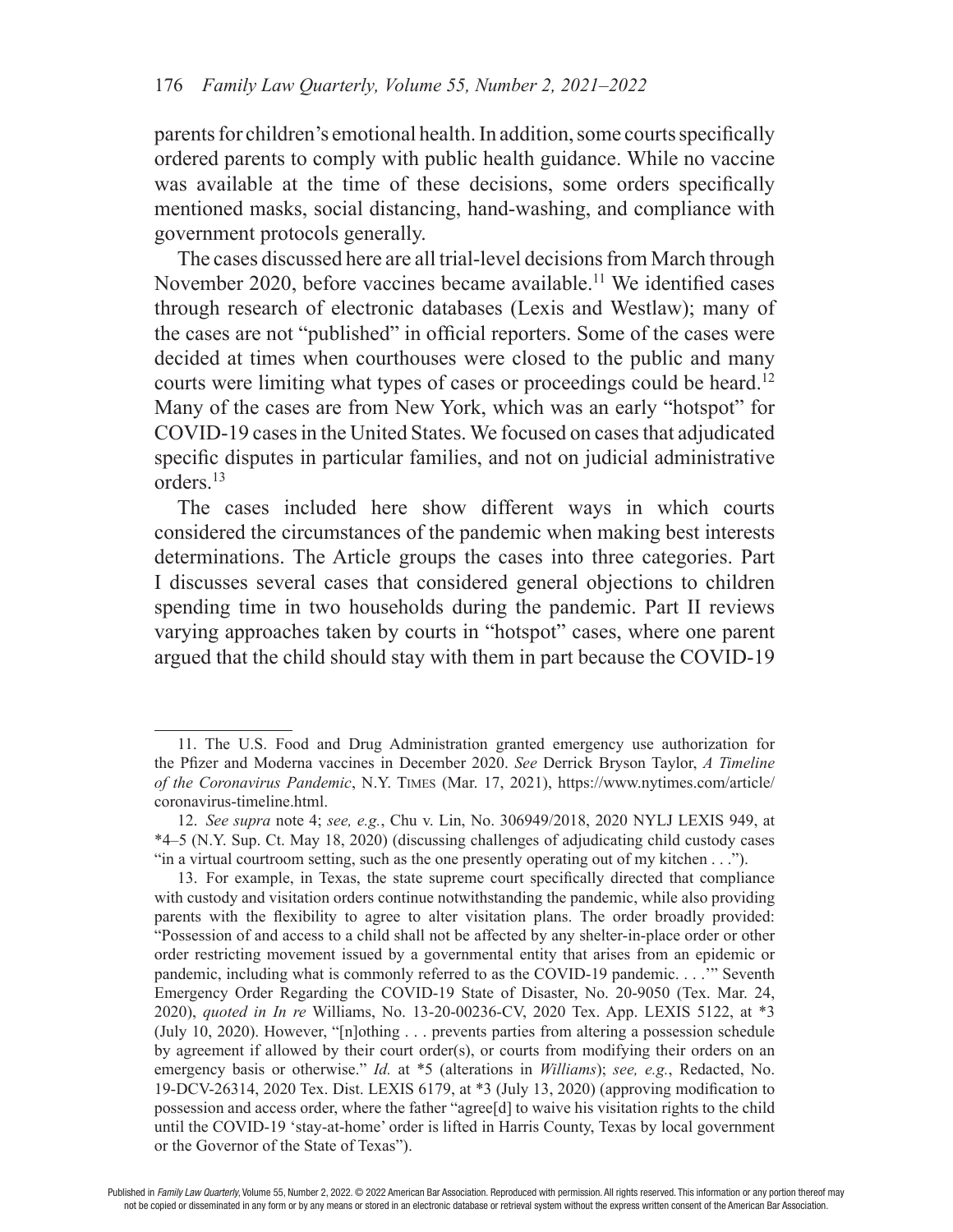numbers were lower in their jurisdiction. Part III concerns cases that discussed compliance with government guidance or protocols such as testing, quarantining, mask-wearing, and social distancing, including Centers for Disease Control (CDC) recommendations as well as state or local policies. The Conclusion considers the relevance of these cases for today.

#### **I. "Generalized" COVID Concerns**

One question that arose early in the pandemic was whether children should continue to go back and forth between parents who lived in different homes. On May 7, 2020, in *S.V. v. A.J.*, a New York City judge rejected an argument that it was "'irresponsible' to make parents comply with courtordered in-person visitation" during the pandemic.14 Under a temporary order issued in January 2020, the father had overnight visitation with his two- and three-year-old children in New Jersey every other weekend, and the children otherwise lived with their mother.15 There was also a criminal order of protection in effect that required the father to stay away from the mother outside of the context of family court proceedings; the visitation order directed that the parties meet at a Bronx police precinct for the children to travel between parents.<sup>16</sup> The mother stopped facilitating the children's in-person visits with the father and arranged for daily video visits instead beginning in March 2020, when "stay at home" orders went into effect in both New York and New Jersey.<sup>17</sup> The father sought to enforce the temporary visitation order, while the mother opposed all in-person visits between the father and children. $18$ 

The judge rejected the mother's argument that the pandemic itself warranted restricting visitation, fnding that "[a] generalized fear of the coronavirus crisis we all face is insuffcient to severely limit and perhaps harm a child's relationship with a parent."<sup>19</sup> The court further determined the mother did not articulate an adequate health or safety risk that would allow the court to consider suspending in-person visits.<sup>20</sup> In explaining its decision, the court recognized the unprecedented challenges presented by the pandemic, but also emphasized the importance for children's emotional health of continuing relationships with both parents:

<sup>14.</sup> S.V. v. A.J., 126 N.Y.S.3d 631, 633 (Fam. Ct. Bronx Cnty. 2020).

<sup>15.</sup> *Id.* at 632.

<sup>16.</sup> *Id.* 

<sup>17.</sup> *Id.* at 632–33.

<sup>18.</sup> *Id.*

<sup>19.</sup> *Id.* at 634.

<sup>20.</sup> *Id.*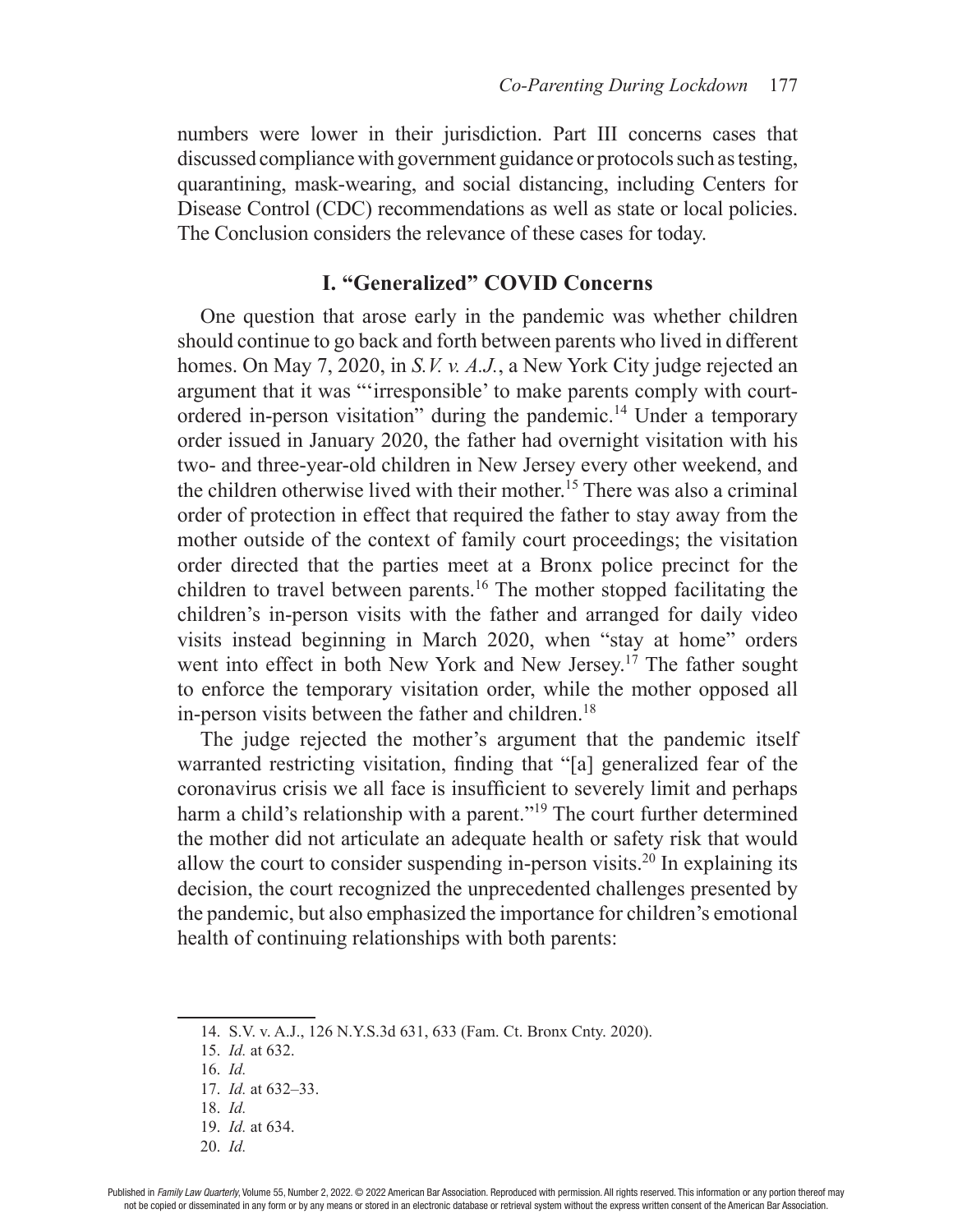We are now in a time of disruption, fear, uncertainty, and uncharted territory, and the Court appreciates how this stressful time may impact families, particularly those in confict. However, to the greatest extent possible, we must ensure stability and comfort for children. While public health crises such as the one we face may impact children's lives, and all of our lives, in many ways and for an unknown period of time, there is a presumption that continued connection and time with both parents is critical and in the best interest of children. . . .

While the best interests of a child obviously include health and safety issues, an analysis of children's best interest must incorporate the impact of altering terms of parental contact on children's mental and emotional health.<sup>21</sup>

The judge further noted that a March 23, 2020, administrative order issued by the Administrative Judge of the New York City Family Court had not suspended visitation orders, but on the contrary had "extend[ed] all temporary orders issued by the Family Court, including orders of visitation, until such time as the matter is re-calendared or changed by a jurist."<sup>22</sup> In this case, the court determined that continuing regular visits with both parents was critical and in the best interest of the children.<sup>23</sup> The court also directed both parents "to follow all social distancing rules, to wear masks in public, and . . . make every effort to adhere to the laws, guidelines, and other directives set forth by the City, State, and Federal Government to ensure their safety and the safety of their children."<sup>24</sup>

Similarly, on April 30, 2020, in *Chu v. Lin*, a New York City judge ordered a mother to comply with a prior parenting order, where the mother apparently had not permitted the father to see the children since the pandemic began.25 The court in this case required that social workers from an independent agency be present when the children went from one parent to the other parent, in part to "help allay any concerns that either child might have about going to [the father's] home especially any COVID-19-related fears that [the mother] may have stoked. . . ."26 The court commended the family support agency employees for providing in person services during the pandemic, describing them as among the

<sup>21.</sup> *Id.* at 633–34.

<sup>22.</sup> *Id.* at 634.

<sup>23.</sup> *Id.* at 634–35.

<sup>24.</sup> *Id.* at 636.

<sup>25.</sup> Chu v. Lin, No. 306949/2018, 2020 NYLJ LEXIS 949, at \*5–7 (Sup. Ct. N.Y. Cnty. May 18, 2020) (discussing interim order issued Apr. 30, 2020)*.*

<sup>26.</sup> *Id.* at \*7.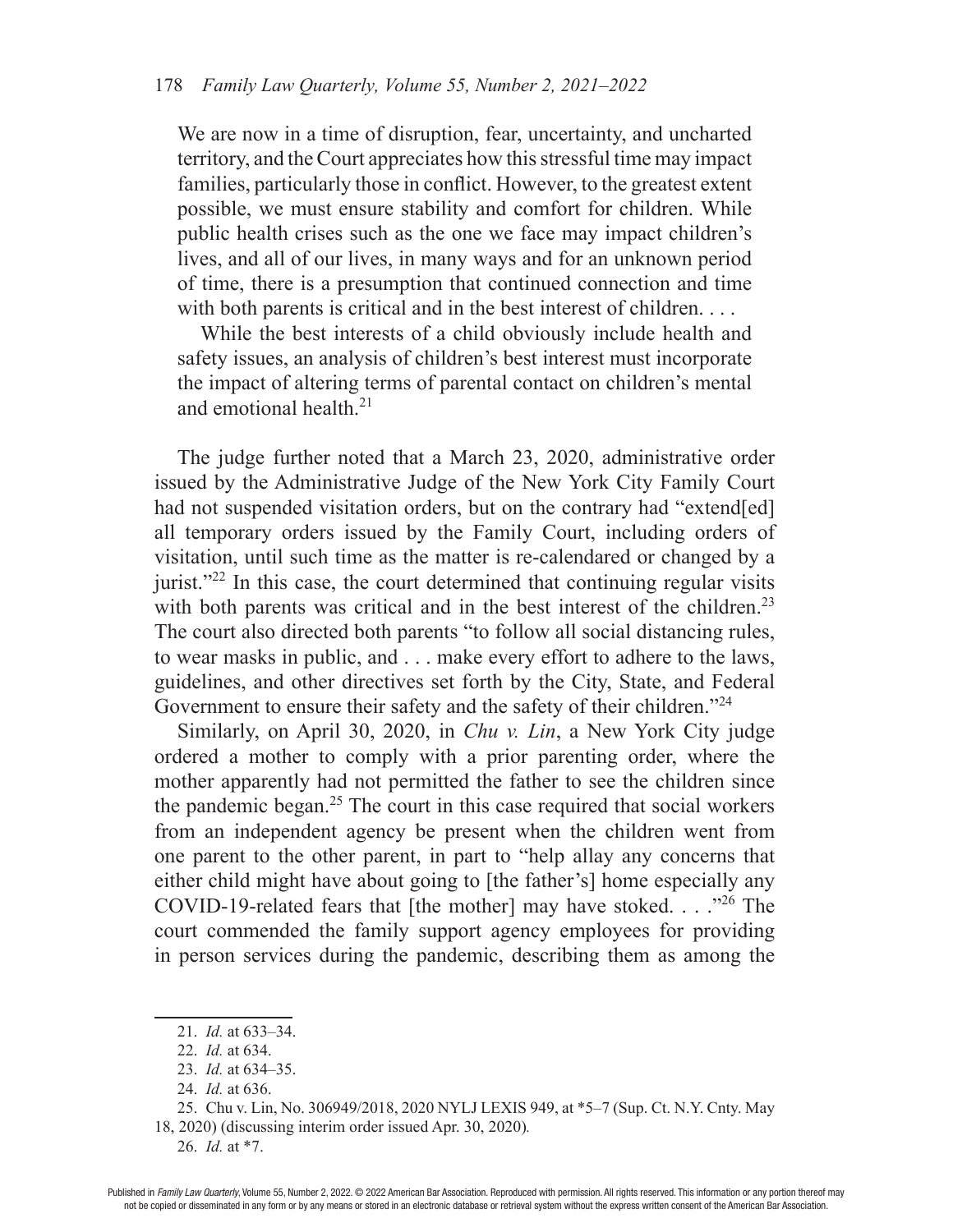"unsung heroes helping to keep the social fabric from fraying while we are in these fraught and frightening times." 27

However, in *K.B. v. J.D.R.*, a Delaware court denied an application to hold a father in contempt for not allowing the maternal grandmother to visit the child from March through July 2020 when the father was quarantining with the child, two other children, and the paternal grandparents.<sup>28</sup> A prior order provided for visitation between the child, the maternal grandmother, and a maternal uncle every other weekend "from Thursday after daycare until the following Monday morning before daycare."29 The court noted that a contempt fnding required a showing that the father violated the order "without valid or legal excuse."30 Here, the father indicated that he had stopped sending the child to daycare because of the pandemic, and expressed concern that his parents (who were about 50) were "at risk."<sup>31</sup> The court referenced "'Stay Home' Orders" that the Delaware governor had issued, and found that the father had "acted as a responsible parent in restricting the Child's contact with others outside of his household."32 Going forward, the father advised the court that he had no objections to the maternal grandmother visiting with the child again as she "follow[ed] proper COVID-19 precautions."<sup>33</sup> The court noted that the state of Delaware was "mov[ing] to lesser phases of restrictions," and modifed the visitation schedule so the maternal grandmother would have additional in-person visitation time during the summer. $34$ 

## **II. "Hotspot" Arguments**

Some custody disputes early in the pandemic involved parents who lived in different states or countries. In addition to raising concerns about travel safety, some parents argued that the child should not visit the other parent in person because COVID rates were higher in the other parent's location. This Part discusses fve cases in which judges specifcally addressed arguments that one parent's or caregiver's location was safer

<sup>27.</sup> *Id.* at \*7 n.6.

<sup>28.</sup> K.B. v. J.D.R., File No. CN20-03062, Case No. 20-14209, 2020 Del. Fam. Ct. LEXIS 16 (New Castle Cnty. July 31, 2020).

<sup>29.</sup> *Id.* at \*1.

<sup>30.</sup> *Id.* at \*2.

<sup>31.</sup> *Id.* at \*4. The decision does not discuss any particular health risks. *Id.*

<sup>32.</sup> *Id.* at \*4–5.

<sup>33.</sup> *Id.* at \*3.

<sup>34.</sup> *Id.* at \*5; *see also* Earhart v. Kondratenko, No. CJ-09-50-04, 2020 WL 6577861, at \*1–\*3 (Va. Cir. Ct. Culpeper Cnty. Nov. 8, 2020) (father violated order by not arranging visitation with the mother for the weekend of April 21, 2020, but "the violation [was] minimized" given the context of the parties' communications and the pandemic).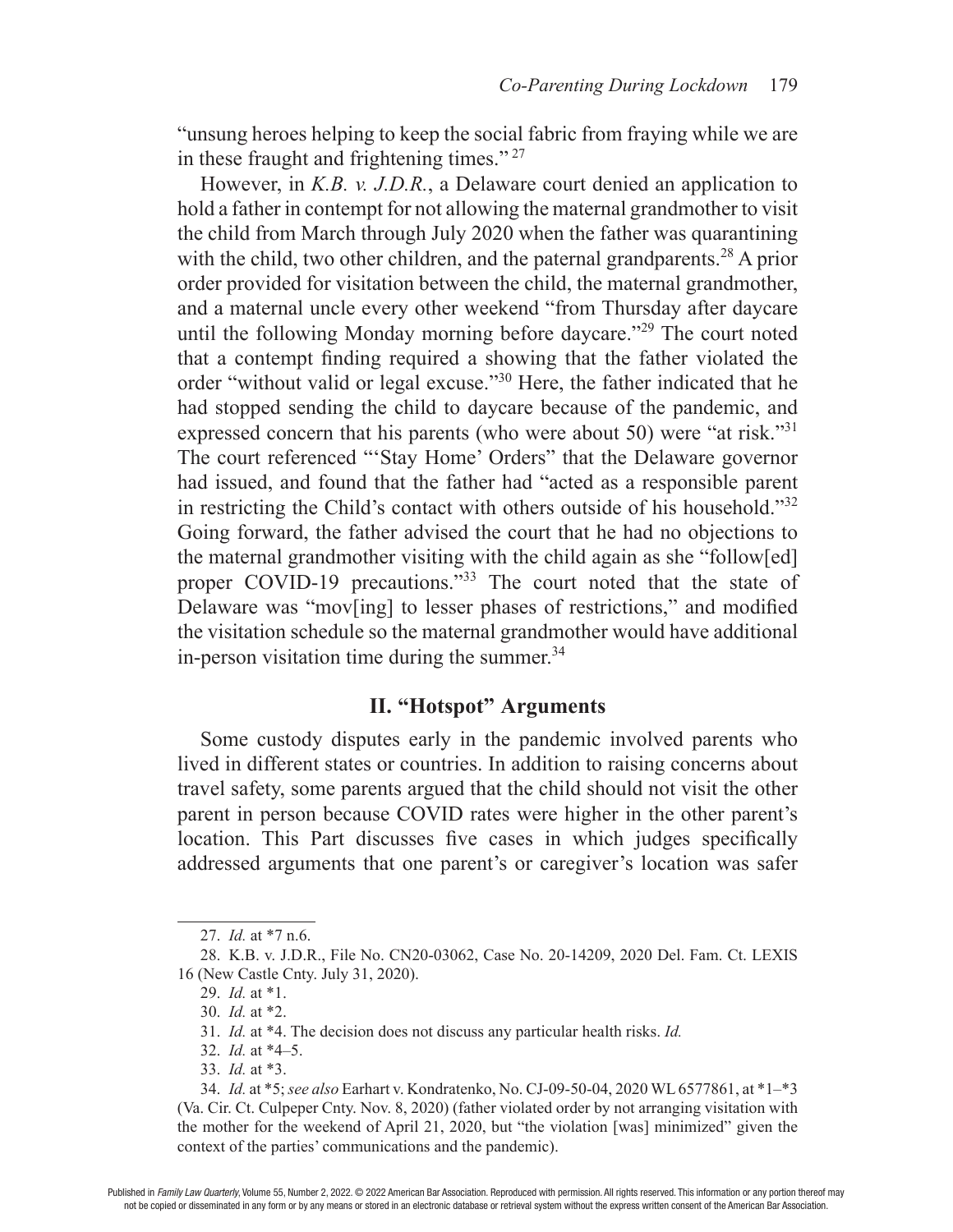for the child because the other parent lived in a "hotspot." The cases are organized by date and location, with a note as to how the court assessed the "hotspot" argument. None of these cases discuss vaccinations as the vaccines were not yet available.

## *A. Italy/New York (February–April 2020) ("hotspot" argument rejected)*

On February 27, 2020, in *Raia v. Pompeo*, a father sought to compel the U.S. State Department to issue a passport to him for his 10-year-old son, A.R., in order to bring his son back to the United States from Italy.<sup>35</sup> The father alleged that A.R.'s mother, an Italian citizen, had taken A.R. to Italy in January 2019 without the father's knowledge or consent.<sup>36</sup> The father had previously begun an application under the Hague Convention on the Civil Aspects of International Child Abduction<sup>37</sup> (the Hague Abduction Convention) to bring his son back to the United States.<sup>38</sup> He had also filed a custody proceeding in Nassau County Supreme Court, where he was awarded full residential and physical custody of his son pending the child's appearance in New York, and directed to bring his son back to New York.39 The state court also ruled that the father should be issued a passport for the child, although the child was still in Italy with his mother.<sup>40</sup> The father had also fled a report with the State Department that his child's passport was lost or stolen—which resulted in the passport being electronically cancelled—but had been unsuccessful in obtaining a new passport for his son. $41$ 

The father subsequently sought to compel the State Department to issue a passport, arguing that any requirements that had not been met should be waived due to his son's status as an abducted child and his son's congenital heart condition, which required ongoing care and made the son more vulnerable to COVID-19<sup>42</sup> In support of a preliminary injunction application, the father argued that he faced irreparable harm because of the medical risks his son faced in Italy, which was at that time "the epicenter

38. *Raia*, 455 F. Supp. 3d at 9.

<sup>35.</sup> Raia v. Pompeo, 455 F. Supp. 3d 7, 9, 14 (E.D.N.Y. 2020).

<sup>36.</sup> *Id.* at 9.

<sup>37.</sup> Hague Convention on the Civil Aspects of International Child Abduction, Oct. 25, 1980,

T.I.A.S. No. 11670, 1343 U.N.T.S. 89 [hereinafter Hague Abduction Convention].

<sup>39.</sup> *Id.* at 10.

<sup>40.</sup> *Id.*

<sup>41.</sup> *Id.* at 9–10.

<sup>42.</sup> *Id.* at 11.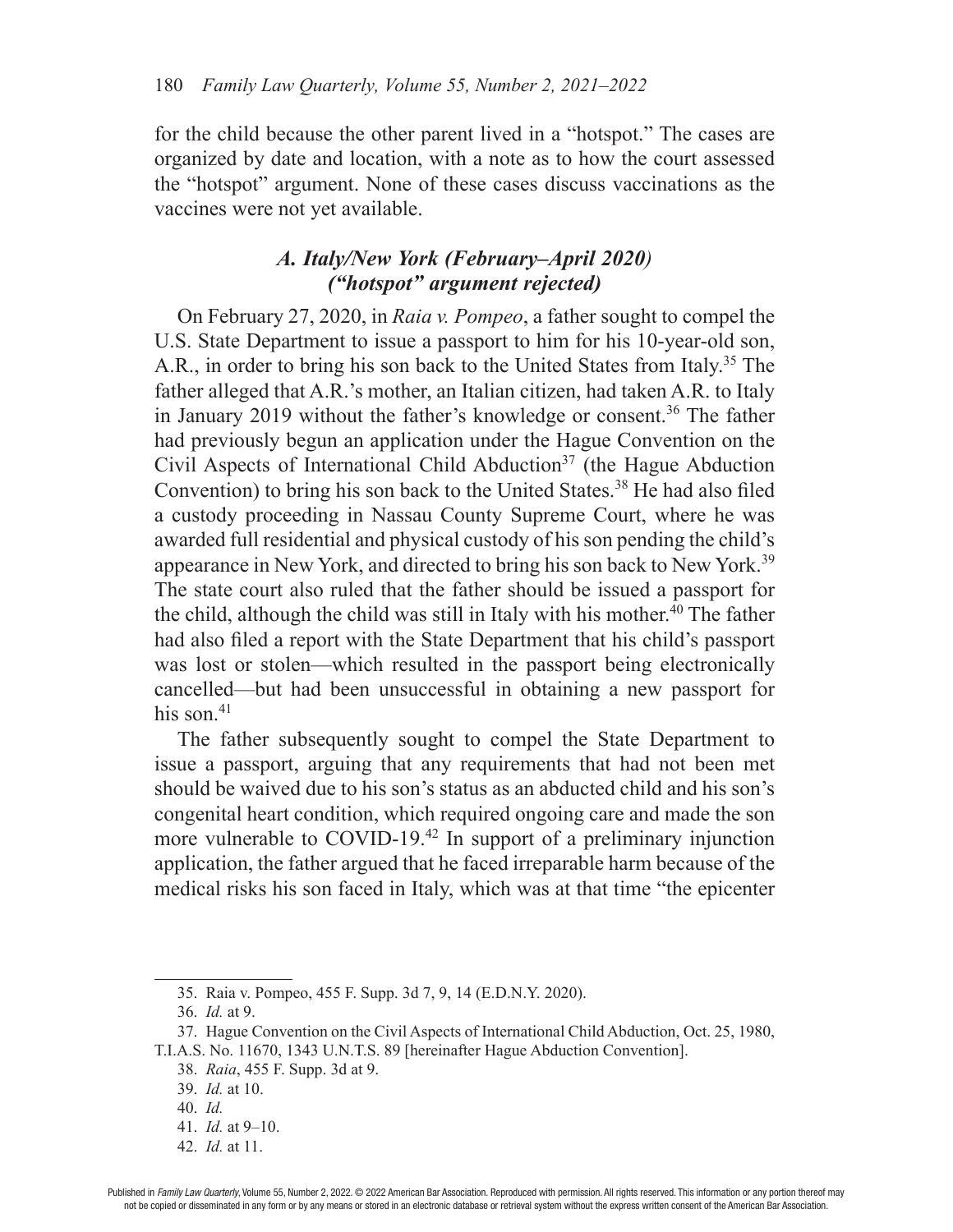of the European outbreak of the COVID-19 pandemic."43 The court found the issuance of a passport was "too attenuated" a remedy to address the alleged irreparable harm given that Hague Abduction Convention proceedings were still pending in Italy.44 In its April 21, 2020, ruling, the court also responded to the father's arguments based on the prevalence of COVID-19 in Italy by discussing the high number of cases in New York:

The Court notes that the circumstances surrounding the COVID-19 pandemic in Italy and here in the United States are rapidly changing. At the time [the father] commenced this action, no confrmed cases had yet been reported in the tri-state area and Milan, Italy (where [the father] believed A.R. to be located), was the center of the European outbreak. Now, New York State has more confrmed COVID-19 cases than any country outside of the United States.<sup>45</sup>

Thus, during the two-month period from when the proceeding was begun until the time of the published decision, the COVID-19 circumstances of the father's jurisdiction as compared to the mother's had changed. Noting that the number of COVID-19 cases in New York had grown to exceed the number of cases in Italy, the court remarked that "[the father's] argument that A.R. is safer from COVID-19 in New York appears far less plausible than at the time of the hearing."46

## *B. New York/New Jersey (April 2020) ("hotspot" argument rejected)*

In April 2020, in *Jennifer R. v. Lauren B.*, a New Jersey parent unsuccessfully argued that the child should live with her during the pandemic instead of alternating time with her ex-spouse in Brooklyn, New York, because New York City was a "hotspot" for COVID-19.47 The petitioner mother and her ex-wife were previously married and were parents to an 8- or 9-year-old child.<sup>48</sup> In 2017, while the parties' divorce

<sup>43.</sup> *Id.* at 12.

<sup>44.</sup> *Id.* at 13–14.

<sup>45.</sup> *Id.* at 11 n.4.

<sup>46.</sup> *Id.* at 12 n.6.

<sup>47.</sup> Jennifer R. v. Lauren B., 126 N.Y.S.3d 324, 327 (Fam. Ct. Kings Cnty. 2020).

<sup>48.</sup> *Id.* at 325. The child was born in 2011; the decision was dated April 22, 2020. *Id.* Because both parents were women, this Article refers to them as the "petitioner mother" and "respondent mother."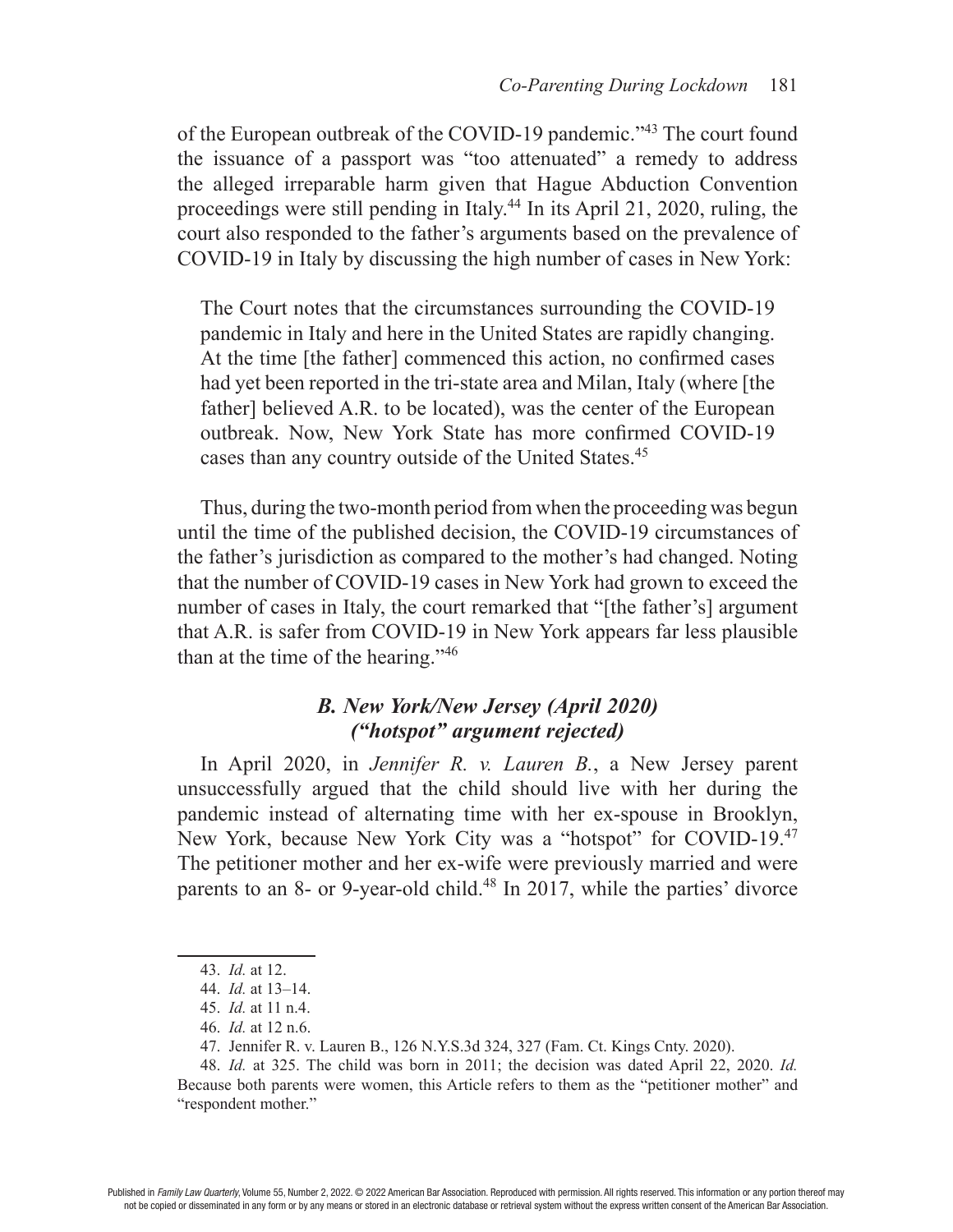proceeding was pending, the petitioner mother moved to New Jersey from Brooklyn, New York, while the respondent mother remained in Brooklyn.49 The petitioner mother was denied permission to relocate with the child.50 The parties agreed to joint legal and physical custody and the divorce judgment was fnalized in 2018; however, the petitioner mother fled several unsuccessful petitions to modify the divorce judgment and award her sole custody.<sup>51</sup> Before the pandemic, the petitioner mother generally stayed in Brooklyn when the child was with her during the week.52 In March 2020, after State of Emergency orders were issued in both New York and New Jersey, the parents modifed the schedule on a temporary basis so the child would stay with each parent for alternate twoweek periods while attending school remotely.<sup>53</sup> However, after the child had been with the petitioner mother for two weeks, on April 6, 2020, she fled an emergency application for temporary sole custody so the child could live with her in New Jersey during the pandemic.<sup>54</sup>

The petitioner mother contended that "the Child should remain living with her in New Jersey during the Coronavirus Pandemic because her State and County pose signifcantly less risk of infection and transmission than New York . . . with its thousands of infections and deaths due to the Coronavirus."55 The respondent mother argued that this position was "subterfuge" and part of the petitioner mother's repeated attempts to obtain sole custody.56 The attorney for the child supported the petitioner mother's application for the child to stay in New Jersey on a temporary basis, "based on the Child's statement to her as to his preference and as a safer location during the pendency of the Coronavirus Pandemic."57

The court found that the petitioner mother had failed to demonstrate a "change in circumstances" as required for modifcation of the custody agreement.58 With respect to the "hotspot" argument, the court noted that New Jersey was "second in the Nation in terms of infections" and like New York was subject to a State of Emergency order issued by the

56. *Id.* Also, the petitioner mother had failed to seek to resolve the dispute through mediation as required by the parties' agreement. *Id.* at 328.

<sup>49.</sup> *Id.* at 326.

<sup>50.</sup> *Id.* 

<sup>51.</sup> *Id.* at 325–26.

<sup>52.</sup> *Id.* at 328.

<sup>53.</sup> *Id.* at 326–27.

<sup>54.</sup> *Id.* at 327.

<sup>55.</sup> *Id.*

<sup>57.</sup> *Id.* at 327.

<sup>58.</sup> *Id.* at 328.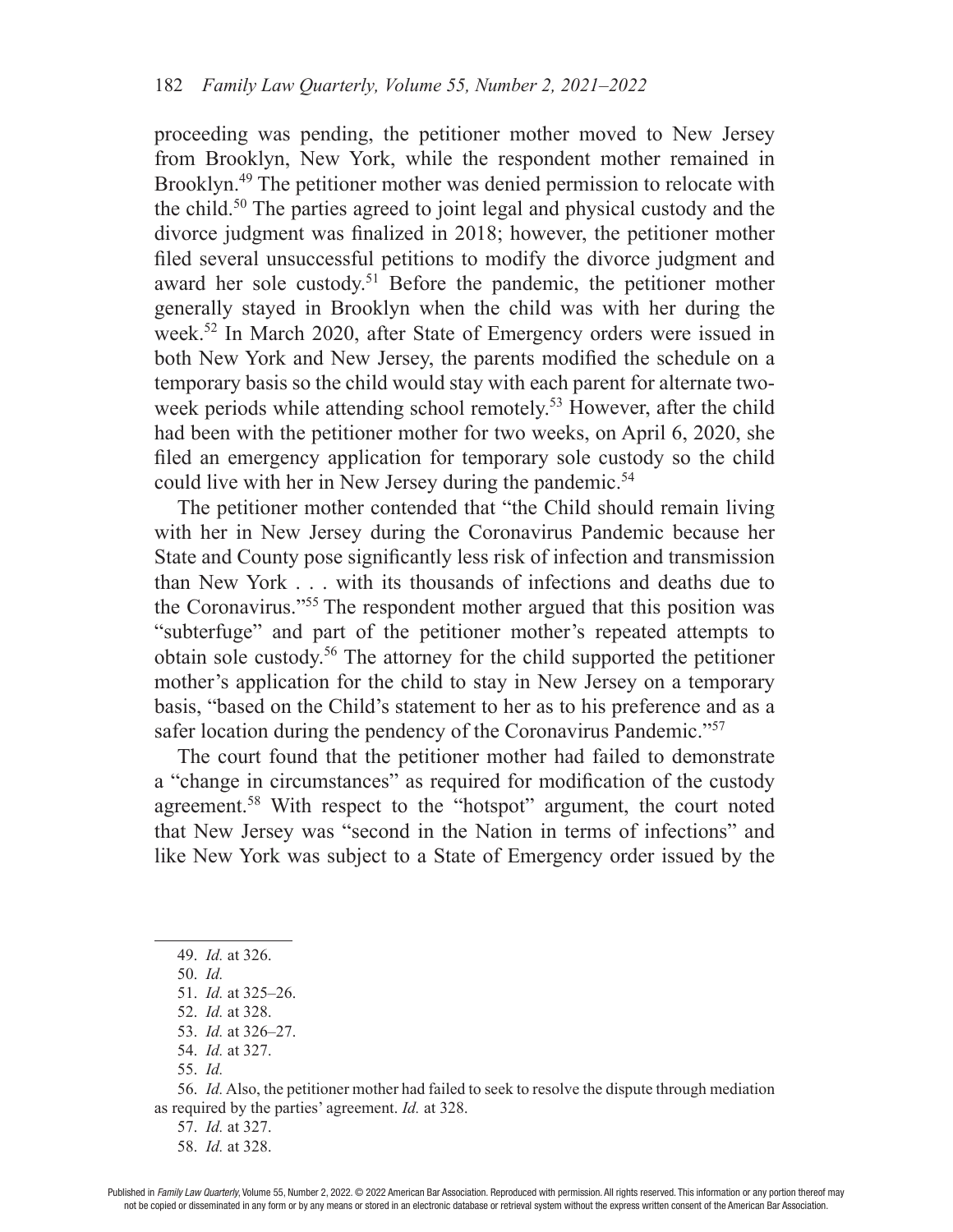governor.59 Moreover, the petitioner mother had "failed to cite anything specific" as evidence that the respondent mother acted in a manner that would put the child at risk of exposure to COVID-19.<sup>60</sup> The court denied the petitioner mother's emergency application and granted the respondent mother's motion to enforce the parties' agreement and return the child.<sup>61</sup> However, the court indicated it would require both parents to adhere to "the government directives in terms of enforcing social distancing, using cloth face coverings and gloves for the Child, avoiding contact with vulnerable populations, and using precautionary sanitizer practices."62

## *C. New Jersey/California (March–June 2020) ("hotspot" argument successful)*

A "hotspot" argument was more successful in *A.S. v. H.R.*, a case involving a father who received the court's permission to travel with the child from New Jersey to California in March 2020, and then argued that it was not safe for the child to return to New Jersey.<sup>63</sup> The father had full custody of the child, and the mother had supervised visitation.<sup>64</sup> On March 24, 2020, the father obtained judicial permission to visit his paternal grandparents with the child for Passover.<sup>65</sup> The court required the father to use a "private airplane" to travel because of the pandemic and directed the father to return to New Jersey by April 12, 2020, absent an extension based on a good cause showing.<sup>66</sup> The father obtained two extensions of the temporary order, and then applied for a third extension on May 6, 2020.67 The attorney for the child supported the extension application, arguing in part that "returning the child to the Tri-state area would expose the child to unnecessary risks."68

The court extended the date for the father to return to New Jersey with the child until July 8, 2020, even while observing that the father may have been "exploiting the current COVID-19 situation and using the temporary order as a guise under which to accomplish his desire for permanent

<sup>59.</sup> *Id.*

<sup>60.</sup> *Id.*

<sup>61.</sup> *Id.* at 329.

<sup>62.</sup> *Id.* at 328.

<sup>63.</sup> A.S. v. H.R*.*, No. 306655/2011, 2020 NYLJ Lexis 1002 (Sup. Ct. N.Y. Cnty. June 12, 2020).

<sup>64.</sup> *Id.* at \*2.

<sup>65.</sup> *Id.*

<sup>66.</sup> *Id.*

<sup>67.</sup> *Id.* at \*2–3.

<sup>68.</sup> *Id.* at \*3.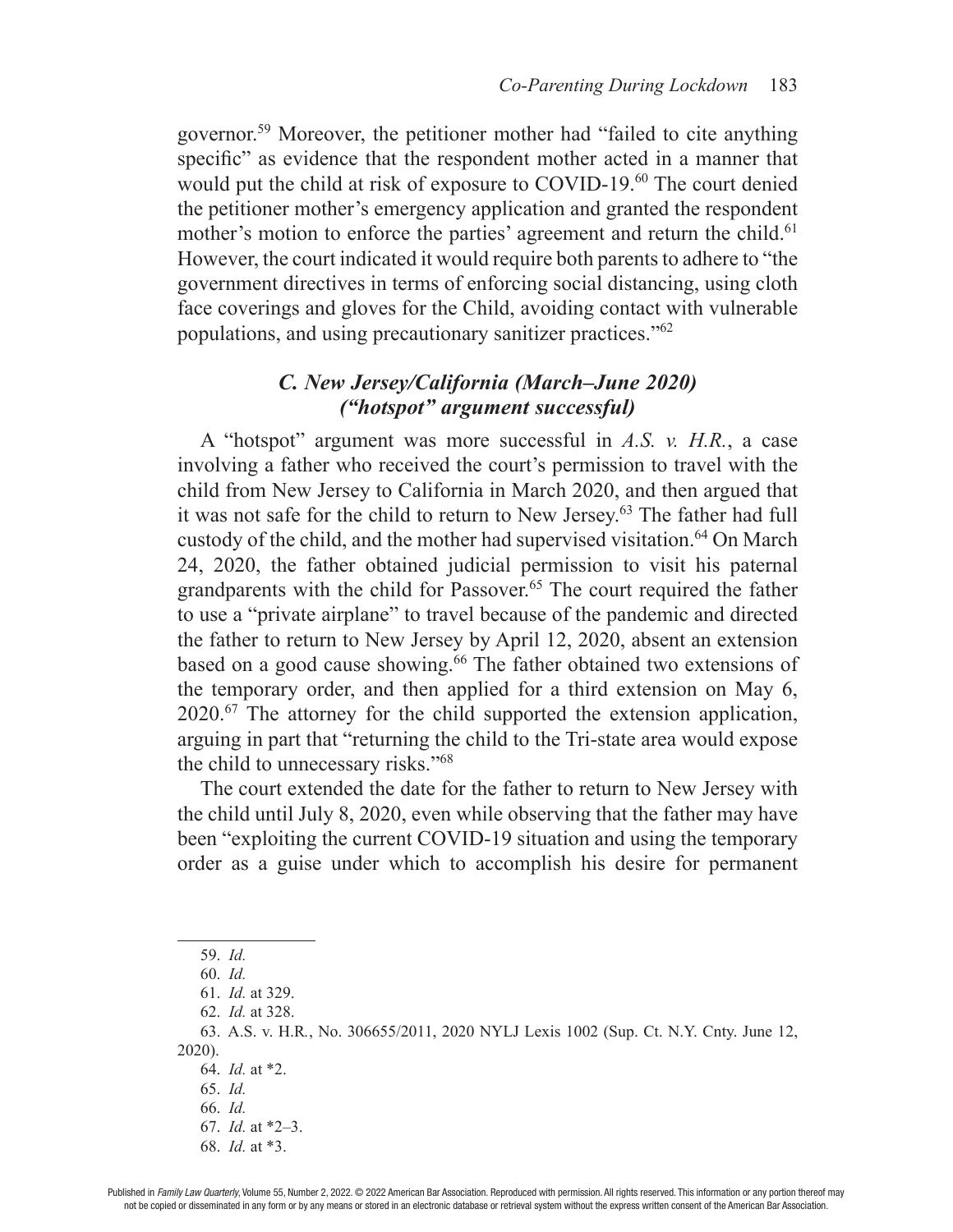relocation."69 Notwithstanding the father's "apparent deception," the court found it signifcant that "the Tri-state area remains the epicenter of the nation's COVID-19 crisis while California remains less affected," and that the supervisor for visitation with the mother would not facilitate in-person visitation because of the pandemic.70 In assessing the child's best interests, the court concluded that "protecting the child's health outweighs any concerns about any possible interference with defendant's access with the child."71

Writing on June 5, 2020, the judge explained the choice of the July 8 date by discussing current and anticipated future progress in the tri-state area with respect to COVID-19:

The good news concerning the COVID-19 health emergency is that situation has improved in the Tri-state region to the point that restrictions are now beginning to be lifted. It is[,] of course, not the place of a court to evaluate the level of danger posed by a virus, that is best done by the executive branch guided by expert medical advice. The court, in turn, will be guided by those executive decisions. The governors of both New York and New Jersey either have or are poised to issue directives that will greatly ease the restrictions placed on travel and activities. The court will therefore assume that by July 8, 2020, which is one full month from the date of this decision, neither New York City no[r] New Jersey will be subject to strict stay-athome orders.<sup>72</sup>

The court thus selected the date for the father and child to return from California based on the court's assumption that within the month, "the reduction of risk [would] be sufficiently reduced so as to require [the father] to return the child to New Jersey and thereby allow [the mother] to resume in-person supervised access in New York City." 73

<sup>69.</sup> *Id.* at \*4, 6. In addition to seeking temporary relief, the father petitioned to relocate permanently to California. *Id.* at \*2.

<sup>70.</sup> *Id.* at \*4–5.

<sup>71.</sup> *Id.* at \*5.

<sup>72.</sup> *Id.* at \*5–6.

<sup>73.</sup> *Id*.

Published in Family Law Quarterly, Volume 55, Number 2, 2022. © 2022 American Bar Association. Reproduced with permission. All rights reserved. This information or any portion thereof may not be copied or disseminated in any form or by any means or stored in an electronic database or retrieval system without the express written consent of the American Bar Association.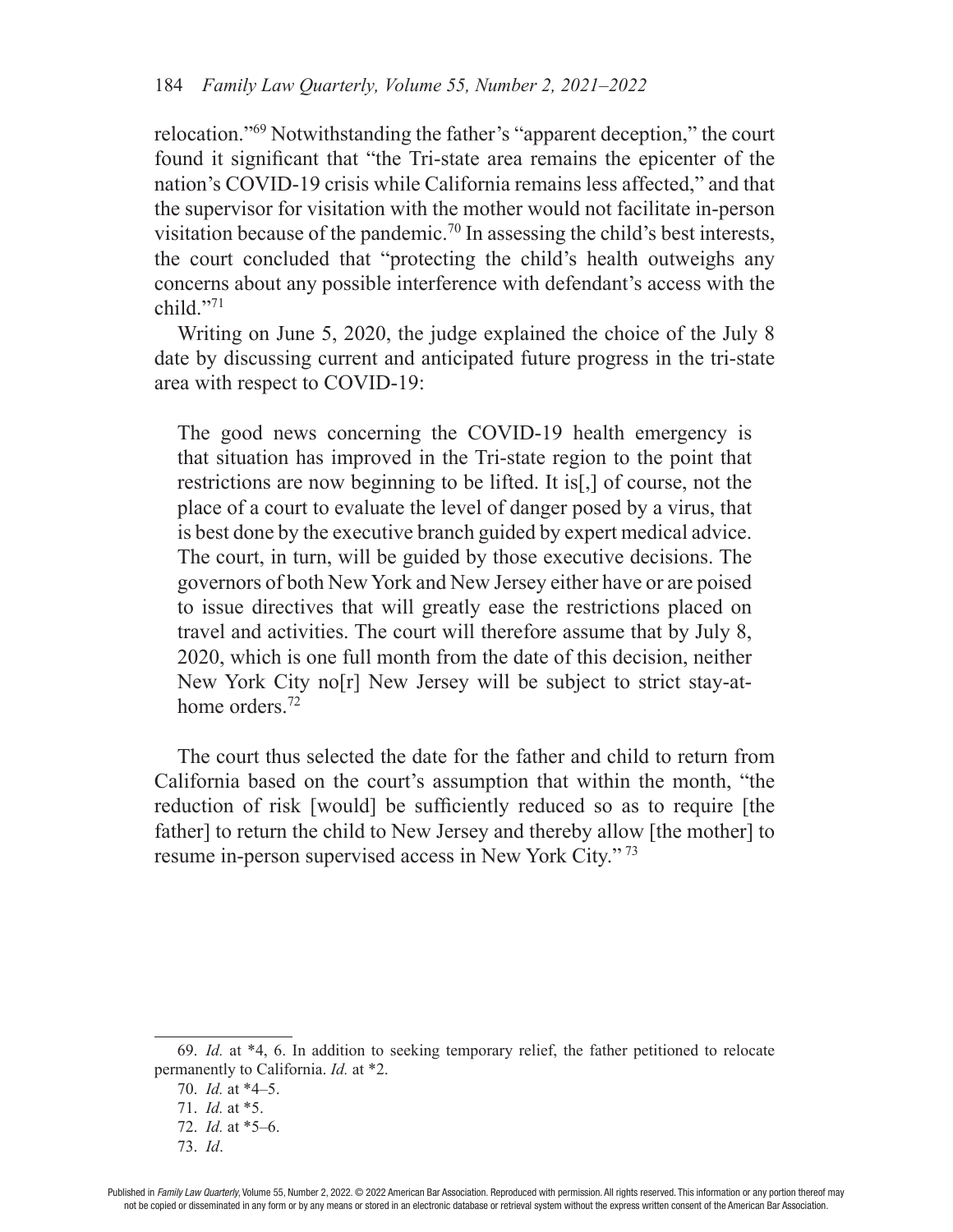## *D. Rhode Island/Minnesota (May 2020) ("hotspot" argument rejected)*

In *In re Christensen-Byrns*, a Minnesota district court granted an emergency request to enforce an existing Parenting Time Order, rejecting the mother's argument that it was not safe for the child to travel to Rhode Island to see the father.<sup>74</sup> The mother, whom the 12-year-old child lived with in Minnesota for most of the school year, objected to the child seeing his father in Rhode Island for scheduled summer visits (from May 23 through September 2, 2020), due to her concern about the child contracting COVID-19.75 The parents had different perspectives on COVID-19, although they both had medical expertise: The father was an epidemiologist, and the mother was a physician.<sup>76</sup> The mother argued that interstate travel was "extremely dangerous" and presented unacceptable health risks to the child, and objected to the child traveling from Minnesota to Rhode Island "until more is known about the pandemic and there are guidelines in place as to prevention, treatment, cure and/or long term risks."77 Furthermore, she argued that Rhode Island presented greater risks than Minnesota "due to the urban setting, higher death rate than in Minnesota, and other related factors."78

In response, the father argued there was no difference in risk to the child between the two states, and the parents could mitigate the child's risk of infection by utilizing travel safeguards (including traveling by car instead of by plane).79 Furthermore, the father expressed concern about the unpredictability and longevity of the pandemic and the possibility that if the mother prevailed, he would not see his son for an extended period of time:

[The father] is an epidemiologist and an infectious disease expert. [The father] testifed in his affdavit that he has a strong understanding of the COVID-19 virus, the global pandemic and risks. . . . [The father] contends that while he assesses the risk of COVID-19 as indefnite at this time, the best estimates are that it could be a year or more before the crisis comes to an end. [The father] rejects the idea

<sup>74.</sup> *In re* Christensen-Byrns, No. 18-FA-12-466, 2020 Minn. Dist. LEXIS 92 (Crow Wing Cnty. May 29, 2020).

<sup>75.</sup> *Id.* at \*2–4, 6.

<sup>76.</sup> *Id.* at \*3, 6.

<sup>77.</sup> *Id.* at \*8–9.

<sup>78.</sup> *Id.* at \*9.

<sup>79.</sup> *Id.* at \*3–4.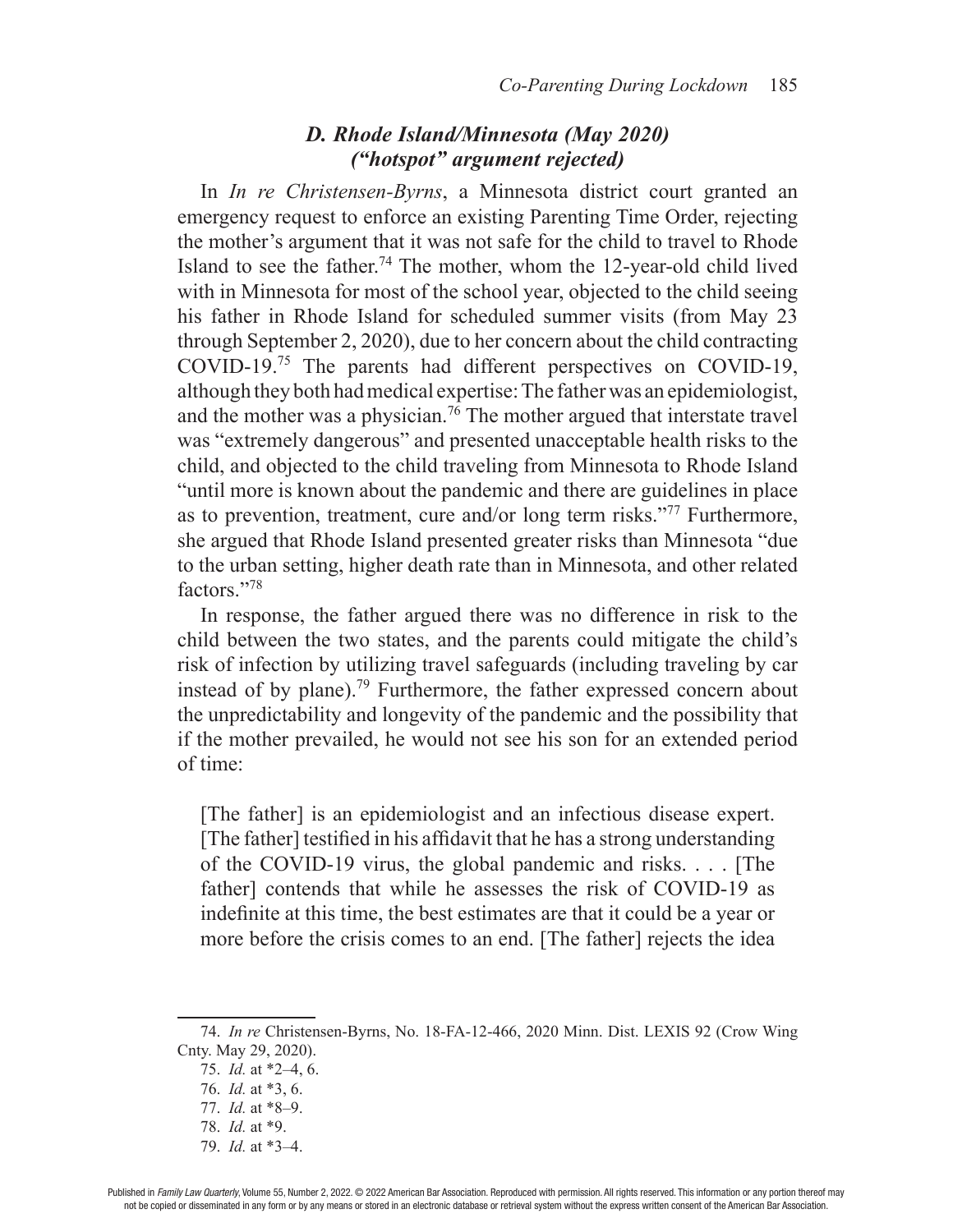that [the child] should have no in-person contact while COVID-19 is a risk or a pandemic. [The father] asserts that up to a year or more is too long for a child to go without seeing a parent.<sup>80</sup>

For these reasons, the father requested that the current parenting time order be upheld, and the child be brought to him immediately for summer visitation.<sup>81</sup>

The court granted the father's emergency request, citing the parties' understanding of the need for safety measures, the lack of underlying health conditions presenting any particular risk for the child, and the child's interests in seeing his father.<sup>82</sup> The court observed that "[n]either parent can provide an environment where there is zero risk to [the child],"83 and described its ruling as consistent with federal and state COVID-19 protocols:

The Court further does not interpret any current CDC guidelines or [Minnesota] Governor [Tim] Walz's peacetime declaration of emergency, subsequent orders or any authority as suspending parenting time for out-of-state parents, or forbidding travel between homes for a child, or travel between states in furtherance of Court Orders. Neither parent accuses the other of not understanding or not following protocols, e.g.[,] social distancing, hand washing, or other recommended practices.84

The court determined that there was "no reasonable basis to conclude that [the child] is safe in Minnesota and in peril if he is in Rhode Island."85

## *E. Ohio/Florida (August–September 2020) ("hotspot" argument successful)*

In *Doe v. Franklin County Children's Services*, a federal judge granted emergency relief directing that a child stay with his grandmother in Ohio instead of fying to Florida to be with his father, in part because of high

- 80. *Id.*
- 81. *Id.* at \*2–4.
- 82. *Id.* at \*9–11.
- 83. *Id.* at \*9.
- 84. *Id.* at \*11.
- 85. *Id.* at \*10.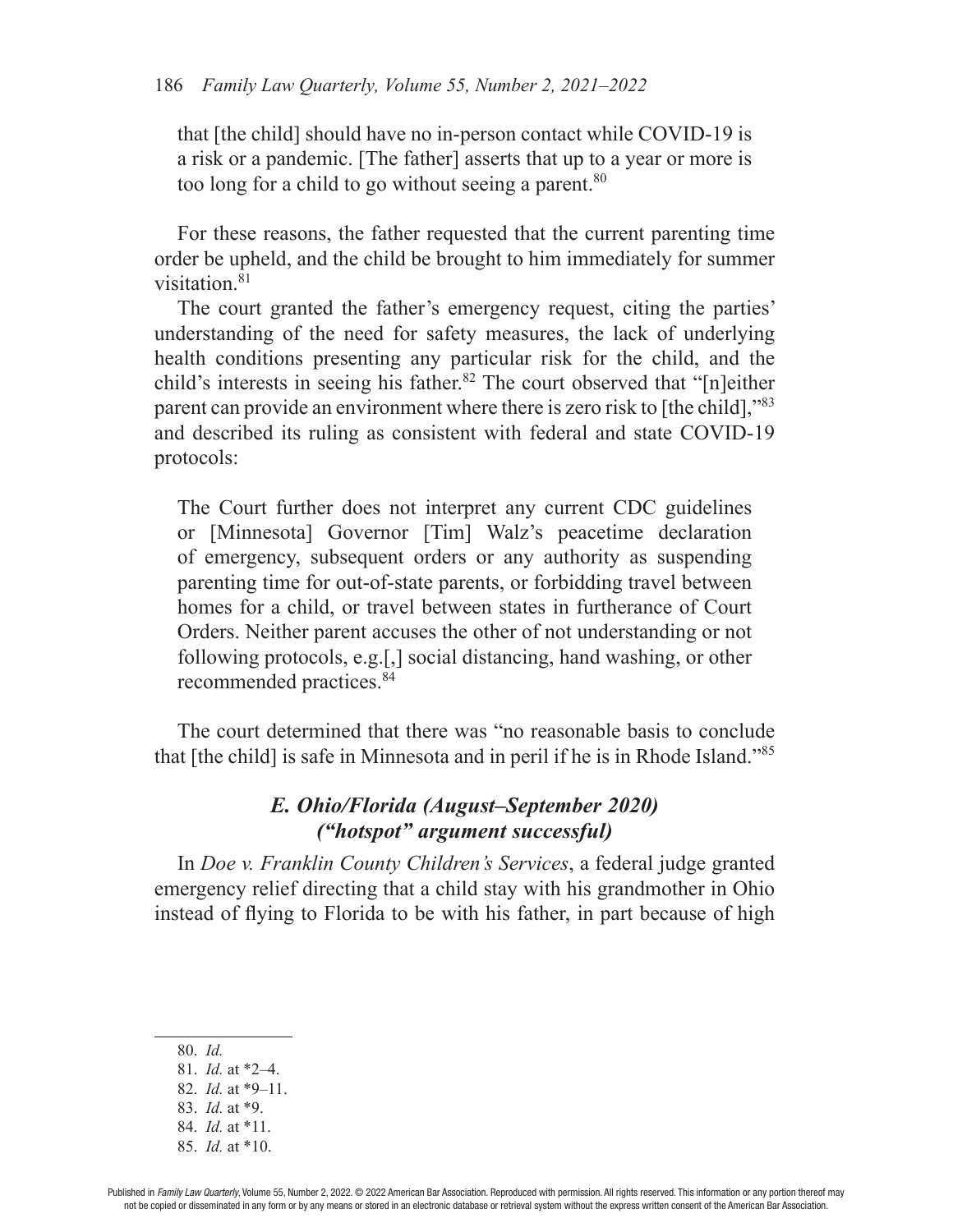COVID-19 numbers in Florida at the time.<sup>86</sup> A county child welfare agency had removed a 12-year-old child from his mother's custody following an abuse, neglect, and dependency action.<sup>87</sup> The child had been placed with his maternal grandmother in central Ohio and had enrolled in the local school district for the 2020–21 academic year.<sup>88</sup> The agency later determined that the child should be permanently placed with his father in Florida, and the child was to fly to see his father on August 13, 2020.<sup>89</sup> The child asserted Due Process and First Amendment claims in federal court and applied for a temporary restraining order for him to stay with his grandmother while the litigation was pending.90 In addition to raising concerns about living with his father, $91$  the child "expressed concerns for his health traveling to and living in Florida given the COVID-19 pandemic."92

The court determined that the child had made a showing of immediate and irreparable harm warranting emergency relief.<sup>93</sup> With respect to the argument about COVID-19, the court specifcally found that "placing [the child] on a plane to Florida, one of the current hotspots for the virus, would pose an immediate risk to his health and safety by creating an unnecessary possibility of exposure to the virus."94 The court cited to data from the *New York Times* about COVID-19 numbers in Florida.<sup>95</sup>

94. *Id.* at \*6.

95. *Id.* at \*6 n.1 (citing "*Florida Coronavirus Map and Case Count*, last accessed August 12, 2020 at 8:00 p.m. https://www.nytimes.com/interactive/2020/us/forida-coronavirus-cases. html"). In another case, a Delaware court declined to find a father in contempt when he refused to arrange for the children to use plane tickets purchased by the mother for them to visit her in Florida during their April 2020 spring break. Following negotiations, the father drove the children to meet the mother in South Carolina. J.N. v. E.W., File No. CN16-05622, Case Nos. 17-37296, 20-08476, 2020 Del. Fam. Ct. LEXIS 17, at \*4–5 (New Castle Cnty. June 2, 2020) ("Father did not refuse to send the children. Rather, in light of the COVID-19 restrictions, Father decided that having the children fy in an airplane with hundreds of people for nearly three hours to Florida where the infections continued to increase was not in the children's best interest.").

<sup>86.</sup> Doe v. Franklin Cnty. Child.'s Servs., No. 2:20-CV-4119, 2020 U.S. Dist. LEXIS 145489 (S.D. Ohio Aug. 13, 2020), *stay denied*, No. 20-3983, 2020 U.S. App. LEXIS 31163 (6th Cir. Sept. 30, 2020).

<sup>87.</sup> *Id.* at \*1.

<sup>88.</sup> *Id.* at \*1–2.

<sup>89.</sup> *Id.* at \*2.

<sup>90.</sup> *Id.* at \*3.

<sup>91.</sup> The child indicated that he did not have a relationship with his father for most of his life; his father had a criminal history; and his father's daughter and another family member died from drug overdoses*. Id.* at \*3, 7.

<sup>92.</sup> *Id.* at \*3.

<sup>93.</sup> *Id.* at \*7.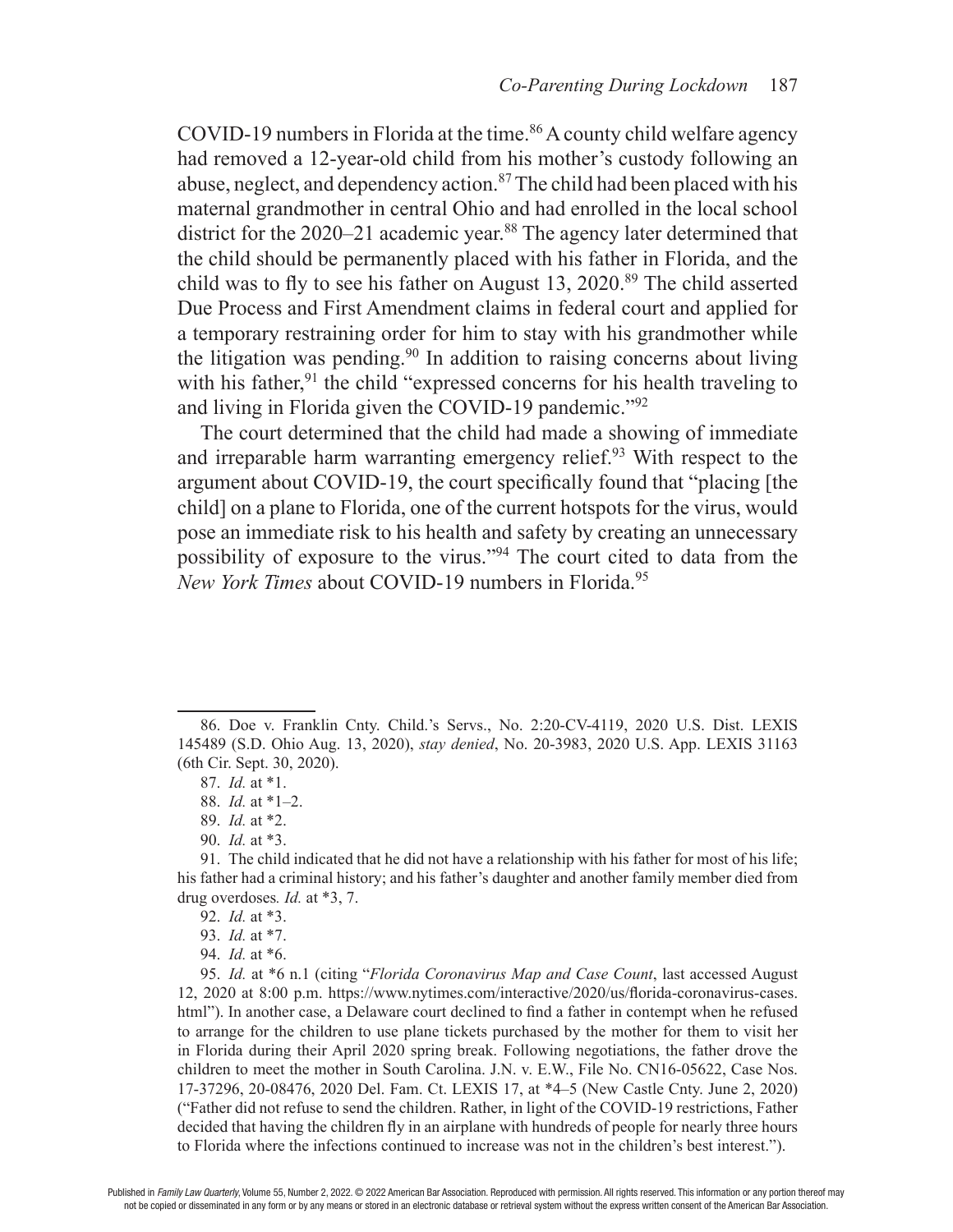#### **III. Government COVID-19 Guidance and Parental Behavior**

In several early cases, courts considered arguments that parents should be tested for COVID-19 or quarantine protocols should be followed, or that a custody or visitation arrangement should be changed because of a parent's noncompliance with COVID-19 guidance. These cases do not discuss vaccination options or mandates because vaccines were not available.

#### *A. COVID-19 Testing and Quarantining*

In *R.M. v. B.S.*, an April 2020 case involving a child who had preexisting respiratory health issues, a New York City judge denied a father's request to enforce a parenting plan requirement that his children visit with him during their school spring break period in April 2020.<sup>96</sup> The children primarily lived with their mother in Massachusetts, in a house with a backyard.97 The mother had denied access to the father beginning in March 2020 and objected to spring break visitation, expressing concern for the children's safety.98 The mother noted that one of the children "had underlying respiratory issues" that required use of an inhaler.<sup>99</sup> She asserted that the father lived in New York City and was a frst responder, the risk of exposure in New York was high, and the father had not quarantined for 14 days or taken a test for COVID-19.100 The father countered that he worked at the World Trade Center, which had closed to the public on March 13, 2020; he did not use mass transit; Massachusetts ranked third in the country for COVID-19 cases (after New York and New Jersey); the mother had hosted company in her home during the pandemic; and the mother had interfered with his access to the children in other ways.<sup>101</sup>

Although the court acknowledged the father's rights under the parenting agreement and reserved decision on some issues, the court denied the request for in-person visitation during spring break.<sup>102</sup> While noting that "[u]nfortunately, this current public health crisis has upended the lives of us all," the court found that it was "in the best interest of the parties' children for their safety at this time" to temporarily follow a different

<sup>96.</sup> R.M. v. B.S*.*, No. 36789/2015, 2020 NYLJ LEXIS 827 (Sup. Ct. Bronx Cnty. Apr. 16, 2020).

<sup>97.</sup> *Id.* at \*5. 98. *Id.* at \*3–4. 99. *Id.* at \*5. 100. *Id.* at \*4–5. 101. *Id.* at \*3–4, 6–7. 102. *Id.* at \*8.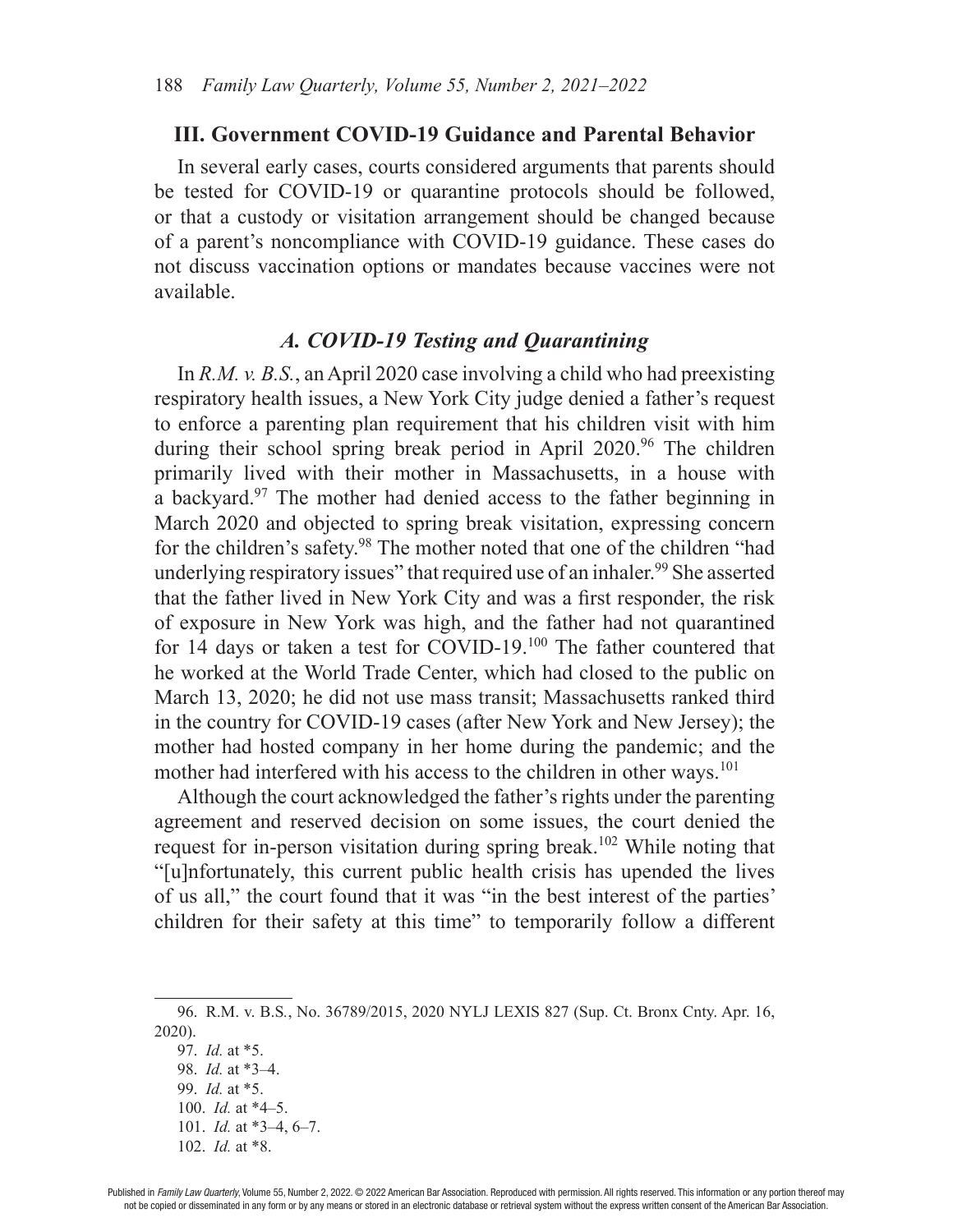schedule with daily telephone or video visits.<sup>103</sup> The court indicated that it would consider an application from the father for additional parenting time in the future.<sup>104</sup>

In May 2020, in *Robert H. v Thurma S.*, a New York City judge who had required a mother and grandparent to visit with the children in a public "community space" informed the parties that the weekly visits could not take place.<sup>105</sup> The judge explained that "the visits were de facto suspended" in light of the pandemic, "as there were in fact no community spaces open where they could safely spend time."<sup>106</sup>

In September 2020, in *Pawananun v. Pettit*, an Ohio federal judge required a mother who came to the United States from Thailand while her Hague Abduction Convention proceeding was pending to be tested for COVID-19 before seeing her children.<sup>107</sup> The mother alleged that in January 2020 the father had wrongfully removed their four- and six-yearold children from Thailand, where the parties had lived with the children and divorced, to Ohio, where the parties had gotten married.<sup>108</sup> While the litigation was pending, the mother traveled from Thailand to Ohio, arriving in Cleveland on September 10, 2020.109 The parties disagreed over custody and visitation during the litigation, and also over the father's request that the mother test negative on two COVID-19 tests in order to see the children.<sup>110</sup> The mother opposed the testing requirement, noting that the father "didn't quarantine when he wrongfully removed the children from Thailand," and citing low COVID-19 rates in Thailand; the lack of a quarantine requirement in the state of Ohio; and that the mother had "no health coverage and . . . no means of obtaining the tests."<sup>111</sup>

106. *Id.* 

110. *Id.* at \*2.

111. Plaintiff's Reply to Defendant's Brief in Opposition to Motion to Enforce Custody Determination Instanter at 2, Pawananun v. Pettit, 508 F. Supp. 3d 207 (N.D. Ohio 2020) (No. 1:20-cv-01081), ECF No. 45.

<sup>103.</sup> *Id*.

<sup>104.</sup> *Id.* 

<sup>105.</sup> Robert H. v Thurma S., No. 157212, 135 N.Y.S.3d 585, 2020 WL 7550643, at \*2 (Fam. Ct. Kings Cnty. July 17, 2020).

<sup>107.</sup> Pawananun v. Pettit, No. 1:20CV1081, 2020 U.S. Dist. LEXIS 166508 (N.D. Ohio Sept. 11, 2020).

<sup>108.</sup> Complaint for Return of Children Pursuant to the International Child Abduction Remedies Act (22 U.S.C. § 9003, et seq.), Preliminary Injunction, & Monetary Damages ¶¶ 1, 7–13, Pawananun v. Pettit, 508 F. Supp. 3d 207 (N.D. Ohio 2020) (No. 1:20-cv-01081), ECF No. 1.

<sup>109.</sup> *Pawananun*, 2020 U.S. Dist. LEXIS 166508, at \*1.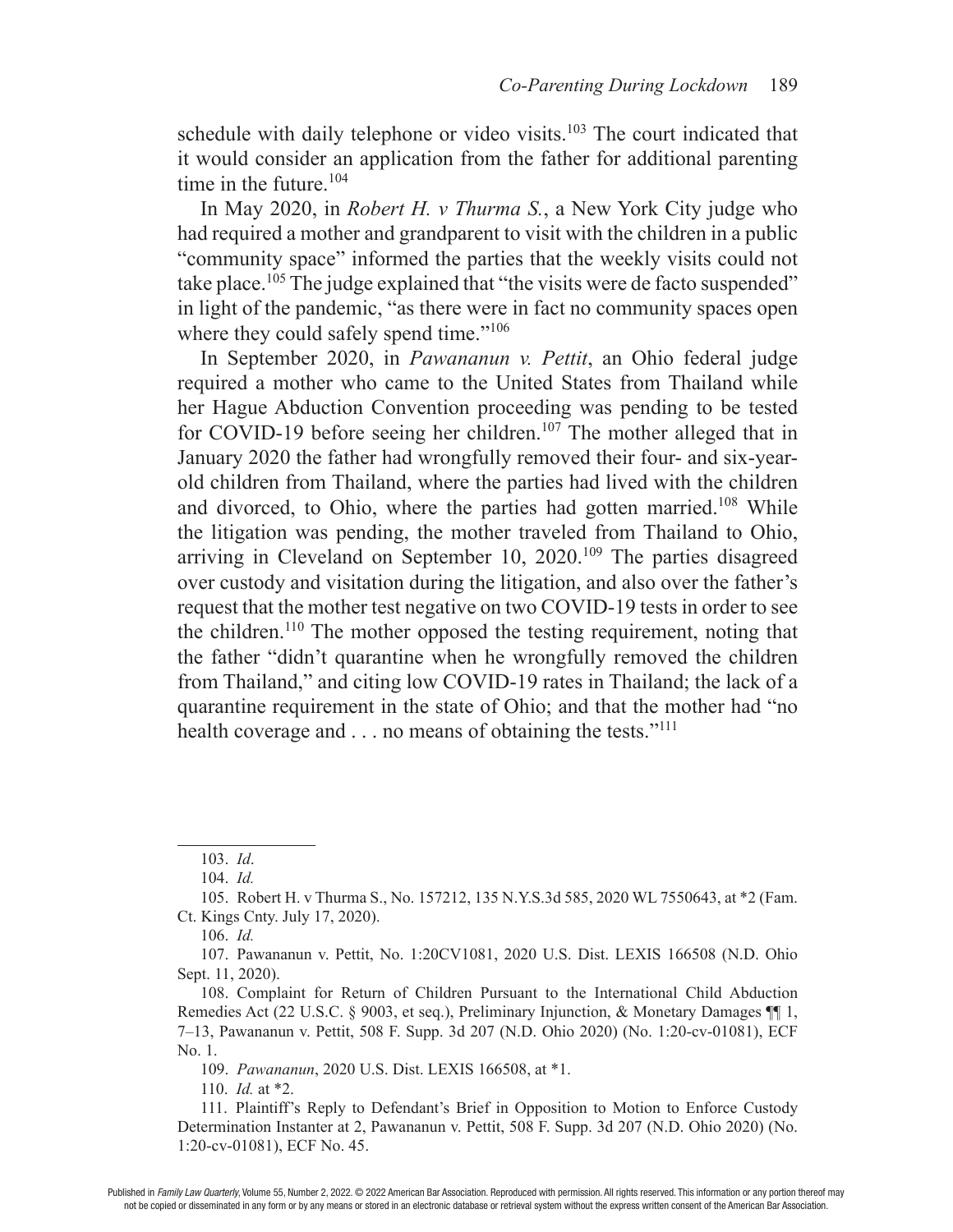The court required the mother to get tested for COVID-19, noting that the CDC recommended testing following international travel.<sup>112</sup> Furthermore, the court noted that the parties' older child had asthma and that "[t]he CDC reports that individuals—young or old—who suffer from asthma may be at risk for severe illness from COVID-19."113 In order "to protect the wellbeing of the children," the court required the mother to "take and pass one COVID-19 test before seeing her children."114 The court further indicated that it had made arrangements for COVID-19 testing, and ordered that the father pay any costs for the testing.<sup>115</sup>

Courts have also denied in-person visitation requiring travel during times when there were travel restrictions between jurisdictions, or required that the parent travel instead of the child. For example, in *S.C.S. v. K.N.M.*, a New York court required that a July 2020 visit from North Carolina to New York for the child's birthday be virtual instead of in person in light of COVID-19-related "travel and quarantine restrictions between New York and North Carolina."116 In *L.D. v K.R.*, a court cited travel restrictions for New York and Saint Croix in directing that a Saint Croix mother visit the child in New York instead of the child visiting the mother.<sup>117</sup> The court further required the parents to "continue to adhere to any travel restrictions and advisories due to the Coronavirus outbreak or any future travel concerns that may arise."118 However, in *A.K. v. A.K.*, a September 2020 court-imposed stay on a Delaware mother's weekend visits with her children who lived in New Jersey "was lifted after New Jersey issued a decision acknowledging Delaware's executive order to honor custody orders as 'essential.'"119

<sup>112.</sup> *Pawananun*, 2020 U.S. Dist. LEXIS 166508, at \*4 & n.1.

<sup>113.</sup> *Id.* at \*4 & n.2.

<sup>114.</sup> *Id.* at \*4.

<sup>115.</sup> *Id.* at \*4–5. In December 2020, the court granted the mother's Hague Convention application for the children to be returned to Thailand. Pawananun v. Pettit, 508 F. Supp. 3d 207 (N.D. Ohio 2020).

<sup>116.</sup> S.C.S. v. K.N.M., No. V-18421/18, 2020 N.Y. Misc. LEXIS 3284, at \*55 (Fam. Ct. Bronx Cnty. July 2, 2020).

<sup>117.</sup> L.D. v K.R., No. 129906, 129 N.Y.S.3d 260, 2020 WL 3968331, \*18 & n.1 (Fam. Ct. Bronx Cnty. June 29, 2020).

<sup>118.</sup> *Id.*; *see also In re* Marriage of Stock, 2020 IL App (5th) 200175-U, ¶¶ 77, 108 (Nov. 16, 2020) (noting the trial court had cancelled an April 2020 visit of the Texas mother and child with the Illinois father "due to the COVID-19 pandemic and the travel that would be required on the part of" the mother and preschool-aged child, but provided that the father could have supervised visits if he traveled to Texas).

<sup>119.</sup> A.K. v. A.K., File No. CN17-01480, Case No. 20-23483, 2020 WL 8458117, at \*2 (Del. Fam. Ct. New Castle Cnty. Nov. 12, 2020).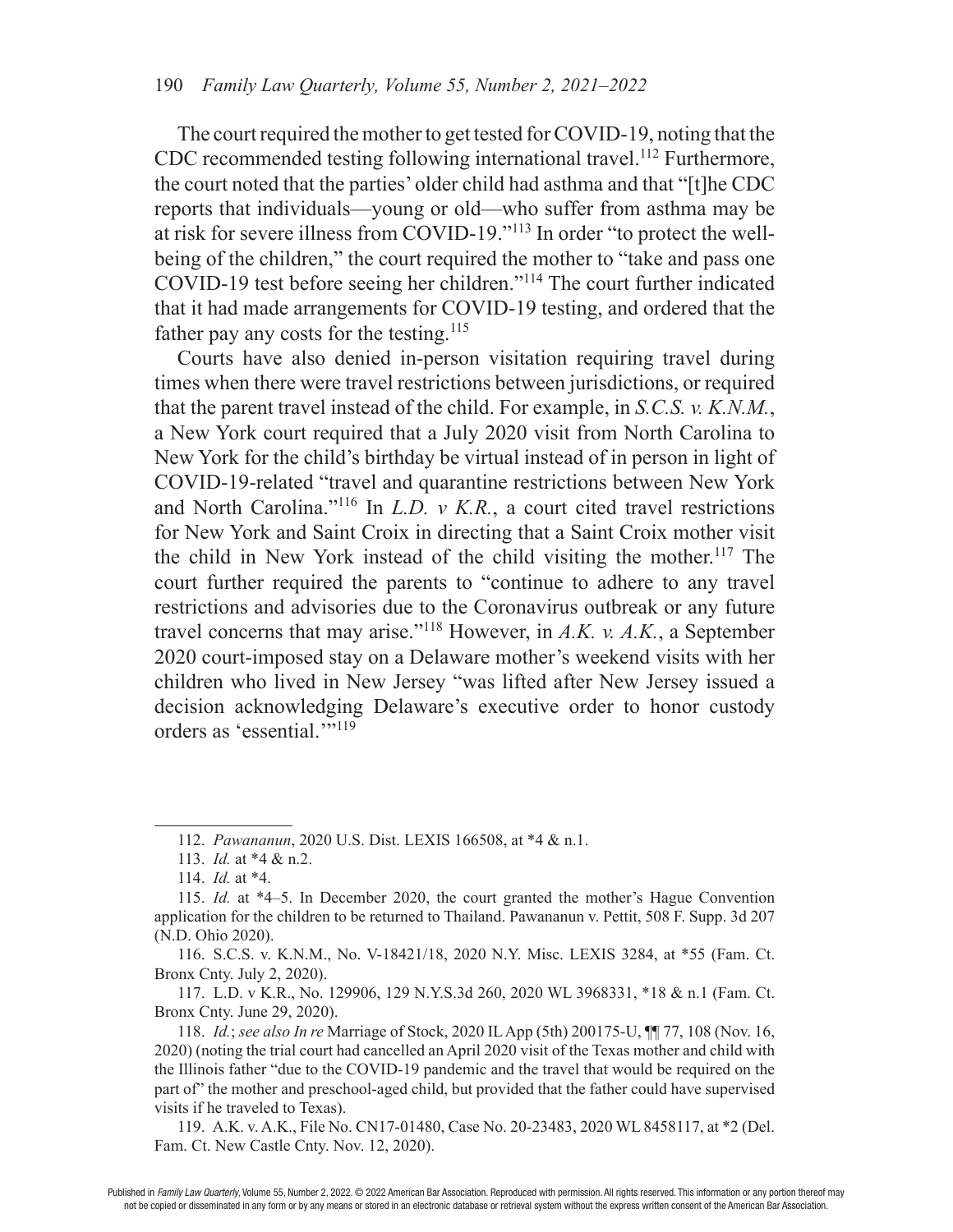#### *B. Parental Compliance with COVID-19 Protocols*

In June 2020, in *M.D. v. J.C.*, a Delaware judge granted a father's petition to modify visitation based in part on the mother's alleged noncompliance with COVID-19 protocols.<sup>120</sup> In December 2019, the father had been granted sole legal custody and primary residential custody of the parties' children, who were two and four years old.<sup>121</sup> The mother had parenting time with the children several days a week, including some weekdays when the children were in daycare during the day.<sup>122</sup> On May 7, 2020, the father petitioned to modify visitation.<sup>123</sup> Among other things, the father alleged that the mother violated a COVID-19 "Stay-at-Home" order that was in effect in Delaware at that time by residing in a two-bed motel room with their two children, another child, and three other adults.<sup>124</sup>

The father argued that the mother had "placed [the children] in an overcrowded location thereby increasing their chances of exposure to the virus."125 The father urged the court to suspend visitation between the mother and the children until the mother could "provide a stable home for the Children."126 The mother, who had lived with her grandmother, disputed living in the motel room but acknowledged that the children were at the motel with her cousin's family while she was working.<sup>127</sup> The court credited the father's testimony and found that the mother's actions potentially increased the children's risk of exposure to COVID-19 and threatened the children's health and welfare: "Mother willingly exposed her Children to a heightened risk of exposure to a very serious and deadly virus."128 The court determined that it was in the children's best interests to reduce the mother's visitation schedule to Sundays during the day and holidays, required the mother to be present during visitation time, and specifcally ordered that "[t]he visitation may not take place at a Motel or

<sup>120.</sup> M.D. v. J.C. [*M.D. II*], File No. CN18-01765, Case No. 20-10224, 2020 Del. Fam. Ct. LEXIS 20, at \*3 (New Castle Cnty. June 24, 2020).

<sup>121.</sup> M.D. v. J.C. [*M.D. I*], File No. CN18-01765, Case No. 19-26066, 2019 Del. Fam. Ct. LEXIS 65, at \*12, \*18 (New Castle Cnty. Dec. 23, 2019).

<sup>122.</sup> *Id.* at \*18. The order provided in part: "The parties will follow a four-week block of custodial time commencing December 23, 2019. On 'A,' 'B,' and 'C,' Mother shall have parenting time on Monday, Tuesday and Wednesday. On the D week, Mother shall have parenting time on Monday, Friday, Saturday and Sunday. Father will have all other times." *Id.*

<sup>123.</sup> *M.D. II*, 2020 Del. Fam. Ct. LEXIS 20, at \*2.

<sup>124.</sup> *Id.* at \*3.

<sup>125.</sup> *Id.* at \*4.

<sup>126.</sup> *Id.* at \*5.

<sup>127.</sup> *Id.* at \*5, 8–9, 11–13.

<sup>128.</sup> *Id.* at \*13.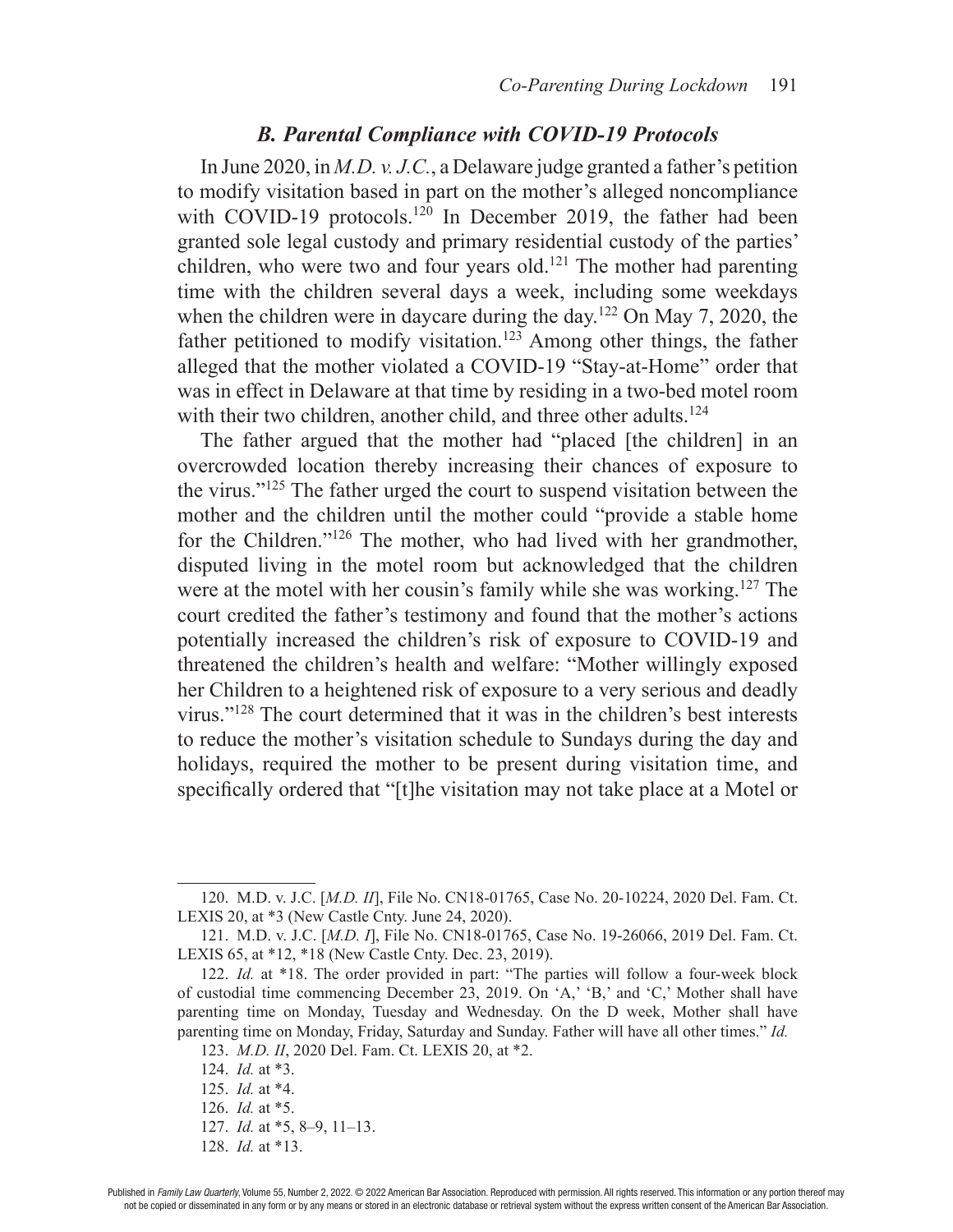any other location where there is close proximity to others in contravention of the guidelines in the Governor's orders."129

Also in June 2020, in *Hussain A.R. v Jennifer J.B.*, a New York judge required that a mother's visitation with a 13-year-old child be supervised and imposed other restrictions because of the mother's behavior.<sup>130</sup> Among other things, she sent "distressing[]" texts on April 24, 2020, in which she "repeatedly pressure<sup>[d]</sup> the Child to 'bolt out' or leave her home without the Father's knowledge in the middle of the night and without the protection of any facial covering in the midst of this Pandemic."131

In November 2020, in *Samantha G.S. v. Jonathan G.B.*, a New York judge considered a child's concerns about his mother's noncompliance with COVID-19 guidance when granting a relocation application by the father.132 The father sought to move from New Mexico to Utah after receiving a new job opportunity in that state.133 When discussing the preference of the child, whom the court described as "mature and at the dawn of his teenage years,"134 the court noted that the child was worried about the mother's compliance with COVID-19 protocols:

The [Attorney for the Child] relayed that the Subject Child recently expressed to her reticence to visit with [the mother] because of her purported failure to comply with COVID precautions. This is particularly concerning to the Subject Child as the [mother] is in the midst of a several-month visit to Florida, a "hot spot" for the illness. The Subject Child is particularly concerned about the [mother's] lack of compliance to conventional medical advice after he allegedly became very ill when she failed to timely take him to a doctor. The Subject Child explained that the [mother] stated that she "did not believe in doctors" and instead wanted to treat him with "natural remedies."135

<sup>129.</sup> *Id.* at \*13–14. The court authorized the mother to apply to modify visitation "[a]t such time as Mother actually resides in home and can provide proof to the Court of the living and care arrangements for the Children." *Id.* at 14.

<sup>130.</sup> Hussain A.R. v. Jennifer J.B., No. V-02341-18/18B, D, 127 N.Y.S.3d 865, 2020 WL 3096584, at \*4 (Fam. Ct. Kings Cnty. June 10, 2020).

<sup>131.</sup> *Id.*

<sup>132.</sup> Samantha G.S. v. Jonathan G.B., 135 N.Y.S.3d 627, 2020 WL 7550601 (Fam. Ct. Kings Cnty. Nov. 20, 2020).

<sup>133.</sup> *Id.* at \*2–3.

<sup>134.</sup> *Id.* at \*7.

<sup>135.</sup> *Id.* at \*4 (citations omitted). The court did not specify which COVID precautions were identifed by the child.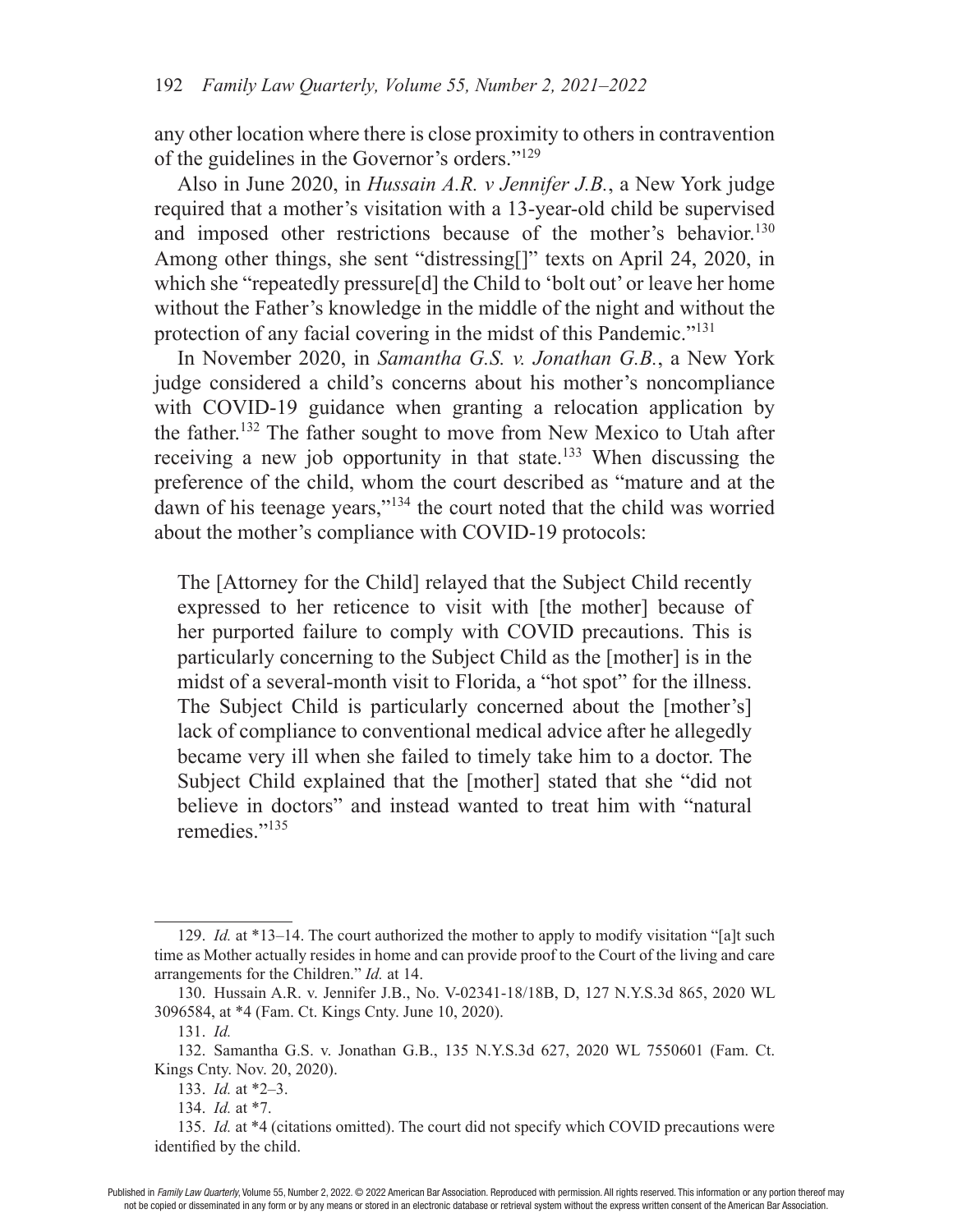The court found that the child's wish to stay with his father should be given "signifcant weight," in part because the child's preference was "based on reasonable logic," including the COVID-19 issue as well as other concerns.136

#### **IV. Conclusion**

The COVID-19 pandemic has led to many legal questions involving how to safely implement child custody and visitation orders and promote children's best interests. In addressing pandemic-related arguments, the judges in the cases discussed in this Article responded in different ways, with some judges discussing the pandemic generally and others focusing more on the specifc circumstances of the parties.

Much has changed in the United States with respect to medical science and policy since the beginning of the pandemic. We have seen the development of vaccines; the reopening of schools and businesses throughout the United States; changes in federal leadership; and new federal, state, and local policies relating to vaccine and mask-wearing requirements (as well as legal challenges to some mandates).137 As of the end of 2021, 62% of Americans were considered "fully vaccinated," although the percentages for individual states ranged from 77% (Vermont) to 46% (Idaho).<sup>138</sup> However, as of February 15, 2022, nearly 80 million COVID cases had been reported in the United States since the pandemic began and more than 900,000 Americans had died of the disease.<sup>139</sup> The disease has also evolved with new variants that have led to increased

138. *See How Vaccinations Are Going in Your County and State*, N.Y. TIMES (updated Dec. 30, 2021), https://www.nytimes.com/interactive/2020/us/COVID-19-vaccine-doses.html.

<sup>136.</sup> *Id.* at \*7.

<sup>137.</sup> *See, e.g.*, *COVID-19*, *supra* note 1; *State Efforts to Ban or Enforce COVID-19 Vaccine Mandates and Passports*, NAT'L ACAD. FOR STATE HEALTH POL'Y (NASHP) (updated Dec. 21, 2021), https://www.nashp.org/state-lawmakers-submit-bills-to-ban-employer-vaccine-mandates/; *States Address School Vaccine Mandates and Mask Mandates*, NASHP (updated Dec. 17, 2021), https://www.nashp.org/states-enact-policies-to-support-students-transition-back-to-school/; *States' COVID-19 Public Health Emergency Declarations and Mask Requirements*, NASHP (updated Dec. 9, 2021), https://www.nashp.org/governors-prioritize-health-for-all/; *State Action*  on Coronavirus (COVID-19), NAT'L CONF. OF STATE LEGISLATURES, https://www.ncsl.org/ research/health/state-action-on-coronavirus-COVID-19.aspx; *COVID-19: What Mayors Need to Know*, U.S. CONF. OF MAYORS, https://www.usmayors.org/issues/COVID-19/.

<sup>139.</sup> *COVID Data Tracker*, CDC (updated Dec. 30, 2021), https://covid.cdc.gov/covid-datatracker/#datatracker-home.